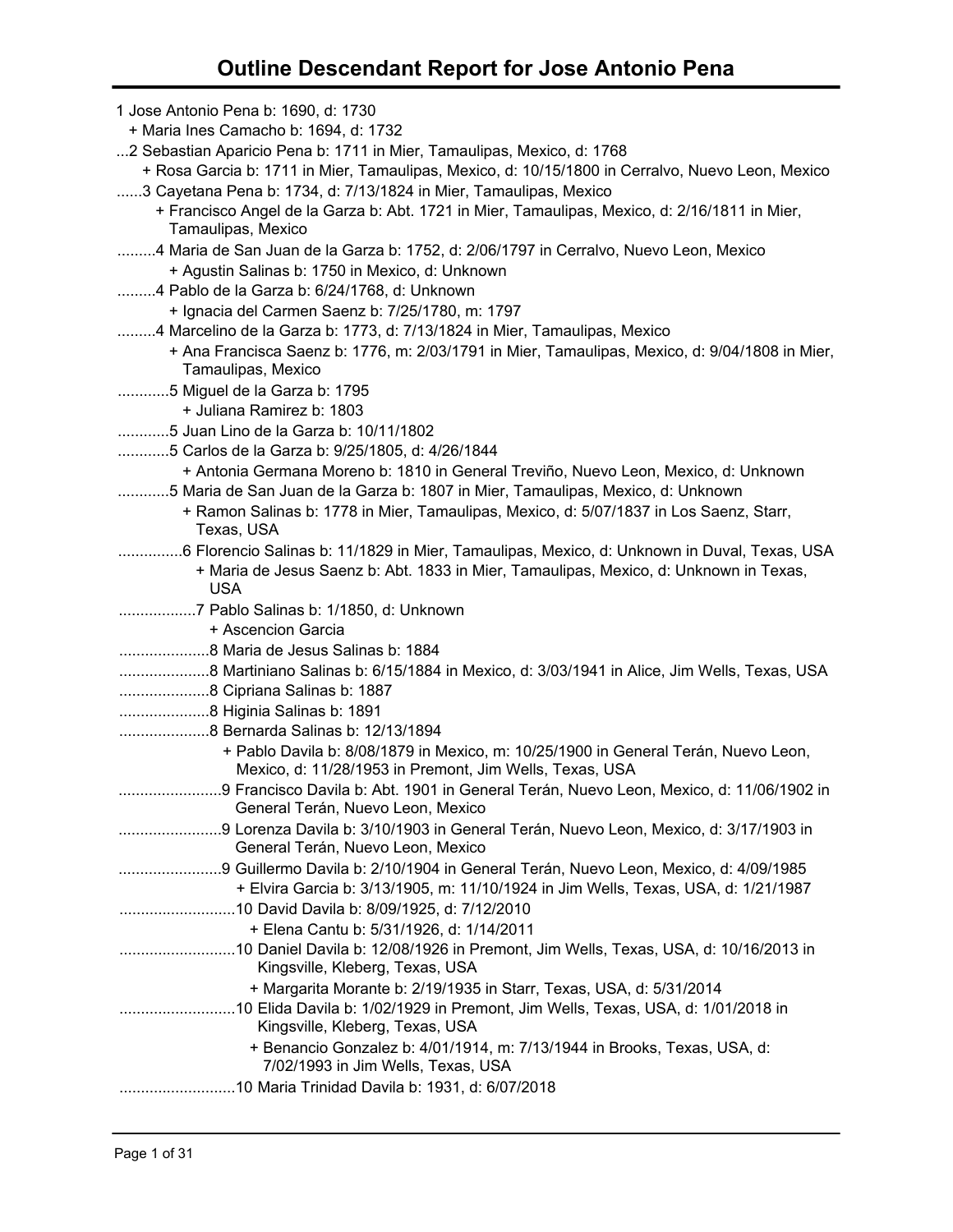| in Premont, Jim Wells, Texas, USA                                                                                                                                                                                  |
|--------------------------------------------------------------------------------------------------------------------------------------------------------------------------------------------------------------------|
| 10 Alfonso Davila b: 3/03/1935 in Jim Wells, Texas, USA, d: 5/31/2014<br>+ Juana Pena b: 5/06/1941                                                                                                                 |
| + Antonio Castellano b: 10/07/1936, d: 4/14/1992                                                                                                                                                                   |
| + Macario Garcia b: 8/21/1890 in Starr, Texas, USA, d: 8/15/1968 in Brooks, Texas,<br><b>USA</b>                                                                                                                   |
| 10 Florencia Garcia b: 8/02/1930 in Premont, Jim Wells, Texas, USA, d: 8/23/1931 in<br>Premont, Jim Wells, Texas, USA                                                                                              |
| + Pablo Araujo b: 4/02/1930, m: 202 AD, d: 6/11/1995 in Premont, Jim Wells, Texas,<br><b>USA</b>                                                                                                                   |
| + Anselmo Araujo b: 4/21/1920, m: Abt. 1949, d: 6/10/2010                                                                                                                                                          |
|                                                                                                                                                                                                                    |
| 10 Leonarda Garcia b: 10/06/1935 in Jim Wells, Texas, USA, d: 1990                                                                                                                                                 |
| + Ruben Gonzalez Sr. b: 2/15/1936 in Falfurrias, Brooks, Texas, USA, m: 6/02/1974<br>in Brooks, Texas, USA, d: 12/01/2002 in Falfurrias, Brooks, Texas, USA                                                        |
| 10 Belia Garcia b: 7/18/1938, d: 11/10/2017                                                                                                                                                                        |
| + Fidencio Luis Morales b: 5/23/1935, d: 4/21/1998                                                                                                                                                                 |
| 10 Benito Garcia b: 11/27/1939 in Jim Wells, Texas, USA                                                                                                                                                            |
|                                                                                                                                                                                                                    |
| 9 Juan Davila b: 2/05/1907 in Mexico, d: 7/26/1973 in Kingsville, Kleberg, Texas, USA                                                                                                                              |
| + Adelicia Quintanilla b: 2/02/1905, d: 11/18/1934 in Premont, Jim Wells, Texas, USA<br>+ Teodora de los Santos b: 7/05/1920 in Kingsville, Kleberg, Texas, USA, d: 1/18/1968<br>in Premont, Jim Wells, Texas, USA |
| 10 Erasmo T. Davila b: 7/05/1935 in Premont, Jim Wells, Texas, USA, d: 7/12/1965 in<br>Corpus Christi, Nueces, Texas, USA                                                                                          |
|                                                                                                                                                                                                                    |
| + Francisca Martinez b: 1/31/1939 in La Parrita, d: 8/30/1969 in Brooks, Texas, USA<br>9 Jose S. Davila b: 7/20/1910, d: 9/01/2000 in Jim Wells, Texas, USA                                                        |
| + Maria Mendoza b: 4/09/1917, d: 2/15/1995                                                                                                                                                                         |
|                                                                                                                                                                                                                    |
| + Aurora Navarro b: 5/27/1940 in Falfurrias, Brooks, Texas, USA, d: 8/19/2018 in<br>Kingsville, Kleberg, Texas, USA                                                                                                |
|                                                                                                                                                                                                                    |
| + Elma Cadena b: 12/21/1939 in Duval, Texas, USA                                                                                                                                                                   |
| + Antonio Morante b: 10/17/1934 in Jim Wells, Texas, USA, d: 7/28/1986 in Corpus<br>Christi, Nueces, Texas, USA                                                                                                    |
| 10 Leonarda Davila b: 10/20/1943 in Brooks, Texas, USA                                                                                                                                                             |
| + Juan Montalvo b: 5/16/1939 in Duval, Texas, USA, d: 12/18/2013 in Premont, Jim<br>Wells, Texas, USA                                                                                                              |
|                                                                                                                                                                                                                    |
| + Rosa Maria Hinojosa m: 2/06/1966 in Hidalgo, Texas, USA                                                                                                                                                          |
| 9 Juliana Davila b: 2/13/1912 in General Terán, Nuevo Leon, Mexico, d: Unknown<br>+ Cirildo Rodriguez I b: 7/10/1893 in Texas, USA, d: 10/27/1951 in Premont, Jim Wells,                                           |
| Texas, USA                                                                                                                                                                                                         |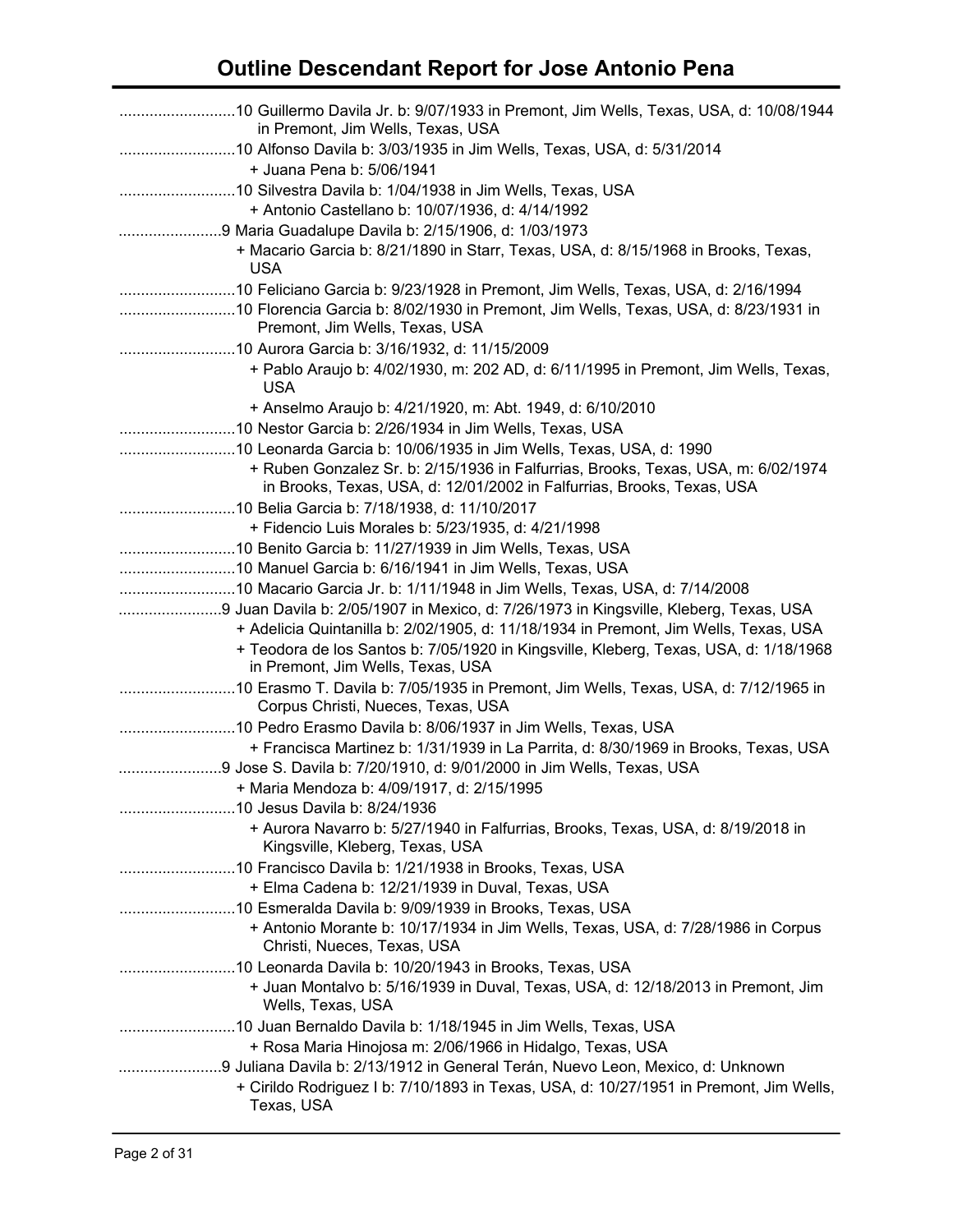| 10 Emilio Rodriguez b: 3/06/1926 in Jim Wells, Texas, USA, d: 8/05/1991 in New<br>Braunfels, Comal, Texas, USA                                |
|-----------------------------------------------------------------------------------------------------------------------------------------------|
| + Juana Pena b: 6/24/1919, d: San Marcos, Hays, Texas, USA                                                                                    |
| 10 Elida Rodriguez b: 2/19/1928 in Kingsville, Kleberg, Texas, USA, d: 6/23/2018 in<br>Premont, Jim Wells, Texas, USA                         |
| + Macario de los Santos b: 8/11/1924 in Premont, Jim Wells, Texas, USA, d:<br>11/26/1989 in Jim Wells, Texas, USA                             |
|                                                                                                                                               |
| + Samuel Trejo b: 5/28/1929 in Jim Wells, Texas, USA, d: 2/18/2019 in Corpus<br>Christi, Nueces, Texas, USA                                   |
| Jim Wells, Texas, USA                                                                                                                         |
| + Enemencio Oscar Johnson Sr. b: 11/20/1932 in Jim Wells, Texas, USA, d:<br>8/24/2004 in Premont, Jim Wells, Texas, USA                       |
|                                                                                                                                               |
| 10 Domingo Rodriguez b: 2/22/1942 in Brooks, Texas, USA, d: 9/15/1998 in Brooks,<br>Texas, USA                                                |
| + Anita Jasso m: 8/09/1988 in Brooks, Texas, USA                                                                                              |
|                                                                                                                                               |
| + Eustacio Rodriguez m: 7/31/1965                                                                                                             |
| 10 Cirildo Rodriguez Jr. b: 9/16/1947 in Brooks, Texas, USA, d: 6/15/1995                                                                     |
| + Yolanda Garcia m: 10/22/1966 in Brooks, Texas, USA<br>+ Raquel Casanova b: 8/08/1954, m: 1/12/1980 in Brooks, Texas, USA                    |
|                                                                                                                                               |
| Premont, Jim Wells, Texas, USA                                                                                                                |
|                                                                                                                                               |
| 7 Angelita Salinas b: 8/1860, d: Unknown<br>+ Porfirio Vera b: 9/15/1843, m: 8/20/1877, d: Unknown                                            |
|                                                                                                                                               |
| 8 Petra Vera b: 10/23/1884 in Benavides, Duval, Texas, USA, d: 3/18/1972 in Alice, Jim                                                        |
| Wells, Texas, USA<br>8 Francisca Vera b: 5/1886, d: Unknown                                                                                   |
| 8 Guillermo Vera b: 8/19/1888 in Benavides, Duval, Texas, USA, d: 4/23/1966 in Alice, Jim                                                     |
| Wells, Texas, USA                                                                                                                             |
| + Antonia Garza b: 9/03/1899 in Texas, USA, m: 1/08/1918 in Nuevo Laredo,<br>Tamaulipas, Mexico, d: 7/20/1992 in Alice, Jim Wells, Texas, USA |
| 9 Gilberto Vera b: 3/05/1917 in Duval, Texas, USA, d: 5/21/2005 in Alice, Jim Wells,<br>Texas, USA                                            |
| Christi, Nueces, Texas, USA                                                                                                                   |
| + Olivia Sanchez b: 1923                                                                                                                      |
| 9 Hermelinda Vera b: 1922, d: 11/12/2016 in Alice, Jim Wells, Texas, USA                                                                      |
| + Jesus Maria Garcia                                                                                                                          |
| Christi, Nueces, Texas, USA                                                                                                                   |
| 9 Juanita Vera b: 6/13/1928 in Duval, Texas, USA                                                                                              |
| 9 Beatriz Vera b: 12/27/1928, d: 12/28/1928 in Benavides, Duval, Texas, USA                                                                   |
| 9 Pedro Vera b: 6/20/1931 in Benavides, Duval, Texas, USA, d: 7/25/2003 in Spearman,<br>Hansford, Texas, USA                                  |
| 9 Jose Salvador Vera b: 12/18/1933 in Benavides, Duval, Texas, USA, d: 4/25/2004 in<br>Corpus Christi, Nueces, Texas, USA                     |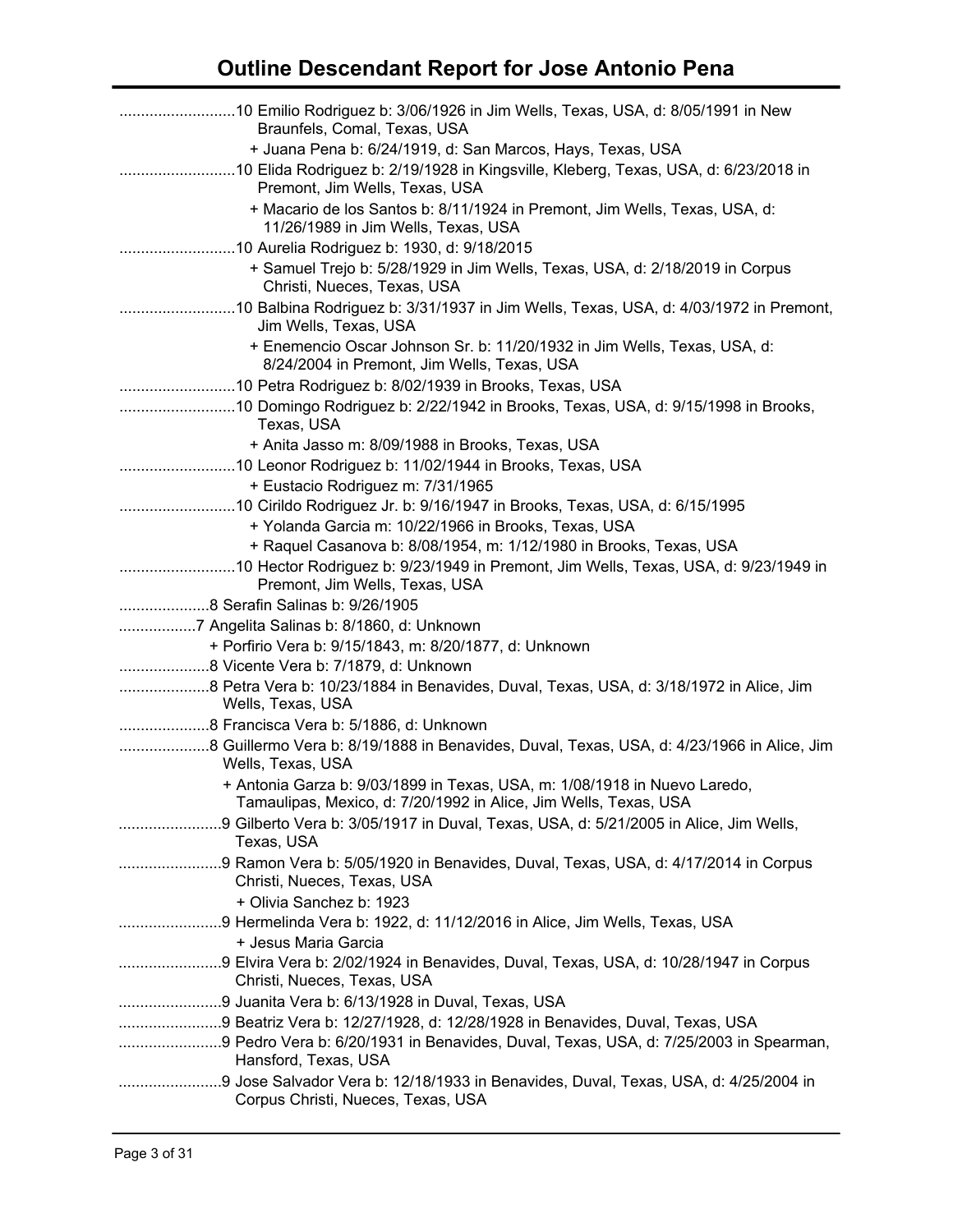| + Jose Soliz                                                                                                                                                                                                                                   |
|------------------------------------------------------------------------------------------------------------------------------------------------------------------------------------------------------------------------------------------------|
|                                                                                                                                                                                                                                                |
| Wells, Texas, USA                                                                                                                                                                                                                              |
| Wells, Texas, USA                                                                                                                                                                                                                              |
| 8 Francisco Vera b: 3/30/1898 in Texas, USA, d: 12/23/1979 in Corpus Christi, Nueces,<br>Texas, USA                                                                                                                                            |
| 6 Damasio Salinas b: 1832, d: Unknown in Texas, USA                                                                                                                                                                                            |
| 5 Cecilia de la Garza b: Unknown, d: 12/31/1803 in Mier, Tamaulipas, Mexico                                                                                                                                                                    |
| 5 Hipolito de la Garza                                                                                                                                                                                                                         |
| + Ignacia Gonzalez m: 1/27/1812 in Mier, Tamaulipas, Mexico                                                                                                                                                                                    |
| 5 Rafael de la Garza                                                                                                                                                                                                                           |
| + Juana Garcia Moreno m: 12/09/1819 in Mier, Tamaulipas, Mexico                                                                                                                                                                                |
| + Francisca Javiera Gonzalez b: 1747 in Mier, Tamaulipas, Mexico, m: 5/10/1809 in Mier,<br>Tamaulipas, Mexico, d: 12/28/1765 in Mier, Tamaulipas, Mexico                                                                                       |
| 4 Salome de la Garza b: 11/13/1774 in Mier, Tamaulipas, Mexico, d: Unknown                                                                                                                                                                     |
| 4 Juan Jose de la Garza b: Unknown in Mexico, d: Unknown                                                                                                                                                                                       |
| + Catarina Villarreal                                                                                                                                                                                                                          |
| 5 Felix Garza b: 12/04/1808 in Botellos, Nuevo Leon, Mexico, d: 1880 in Mexico                                                                                                                                                                 |
| + Maria de Jesus Garza b: Unknown in Mexico, d: Unknown                                                                                                                                                                                        |
| 6 Dimas Anastacio Garza b: 4/27/1833 in Cerralvo, Nuevo Leon, Mexico, d: 1900                                                                                                                                                                  |
| + Maria de la Luz Abrego b: 9/21/1833 in Cerralvo, Nuevo Leon, Mexico, d: 1/02/1913 in<br>Bexar, Texas, USA                                                                                                                                    |
| 7 Epitacia Garza b: 5/23/1867 in Cerralvo, Nuevo Leon, Mexico, d: 1/13/1946 in Texas, USA<br>+ Jose Susano Salas b: 5/24/1861 in Roma, Starr, Texas, USA, m: 8/23/1882 in Duval,<br>Texas, USA, d: 11/15/1944 in Concepcion, Duval, Texas, USA |
| 8 Refugia Salas b: 12/14/1886 in San Diego, Duval, Texas, USA, d: 11/08/1918 in San<br>Diego, Duval, Texas, USA                                                                                                                                |
| + Narciso Garcia b: 10/29/1884 in Texas, USA, d: 11/07/1968 in Fort Worth, Tarrant,<br>Texas, USA                                                                                                                                              |
| 9 Gonzala Garcia b: 1/10/1913 in Concepcion, Duval, Texas, USA, d: 12/10/2005                                                                                                                                                                  |
| + Ildifonso Rodriguez b: 1/23/1907 in Benavides, Duval, Texas, USA, d: 9/24/1958 in<br>Nueces, Texas, USA                                                                                                                                      |
|                                                                                                                                                                                                                                                |
|                                                                                                                                                                                                                                                |
|                                                                                                                                                                                                                                                |
| + Baldemar Trejo b: 3/11/1931 in Premont, Jim Wells, Texas, USA                                                                                                                                                                                |
| 10 Crispina Rodriguez b: 12/05/1933 in Duval, Texas, USA                                                                                                                                                                                       |
| Texas, USA                                                                                                                                                                                                                                     |
|                                                                                                                                                                                                                                                |
|                                                                                                                                                                                                                                                |
| 9 Manuela Garcia b: 3/28/1916 in Salas Ranch, d: 3/21/2010                                                                                                                                                                                     |
| + Manuel Saenz Jr. b: 9/28/1913 in Santa Cruz, Duval, TX, USA, m: 1/15/1939, d:<br>6/08/2005                                                                                                                                                   |
| 10 Oscar Saenz b: 12/20/1939 in Santa Cruz, Duval, TX, USA                                                                                                                                                                                     |
| + Maria Imelda Barrera m: Brooks, Texas, USA                                                                                                                                                                                                   |
| Edinburg, Hidalgo, Texas, USA                                                                                                                                                                                                                  |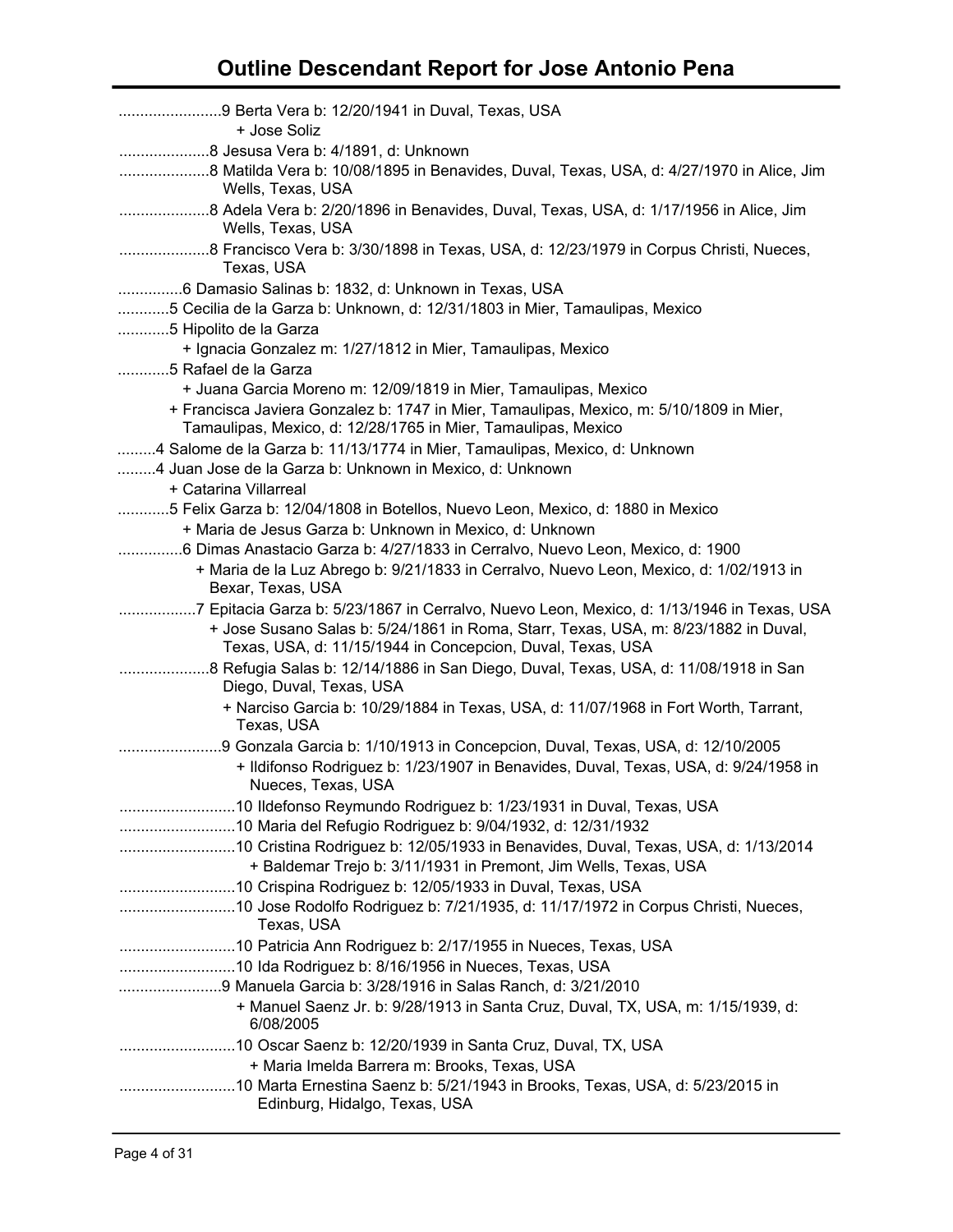| + Hector Gonzalez b: 5/19/1933 in Palito Blanco, Jim Wells, Texas, USA                                                            |
|-----------------------------------------------------------------------------------------------------------------------------------|
| + Sergio Carlos Garza b: 1/06/1943, m: 5/26/1966 in Kleberg, Texas, USA<br>10 Myrta Elma Saenz b: 12/11/1948 in Duval, Texas, USA |
| + Guadalupe Martinez b: 10/21/1947 in Duval, Texas, USA                                                                           |
| 10 Juan Omar Saenz b: 2/12/1952 in Premont, Jim Wells, Texas, USA                                                                 |
| + Maria Guadalupe Rodriguez m: Carrizo Springs, Dimmit, Texas, USA                                                                |
|                                                                                                                                   |
| Alice, Jim Wells, Texas, USA                                                                                                      |
| + Guillermo Benavides b: 2/10/1899 in Texas, USA, d: 10/20/1981 in Alice, Jim Wells,<br>Texas, USA                                |
| 9 Eduarda Benavides b: 10/13/1900 in Concepcion, Duval, Texas, USA, d: 10/28/1960 in<br>Premont, Jim Wells, Texas, USA            |
| + Jacobo Silvas b: 2/14/1882 in Concepcion, Duval, Texas, USA, d: 11/10/1940 in<br>Concepcion, Duval, Texas, USA                  |
|                                                                                                                                   |
| + Arturo Arellano b: 8/04/1928, d: 2/05/1996 in Kingsville, Kleberg, Texas, USA                                                   |
| La Salle, Texas, USA                                                                                                              |
|                                                                                                                                   |
|                                                                                                                                   |
|                                                                                                                                   |
| 9 Jesusa Benavides b: 6/14/1928 in Kingsville, Kleberg, Texas, USA, d: 12/15/2018 in<br>Kingsville, Kleberg, Texas, USA           |
| + Amo Vera b: 6/10/1928, d: 9/09/1996                                                                                             |
| 10 Luis Noe Vera                                                                                                                  |
|                                                                                                                                   |
|                                                                                                                                   |
|                                                                                                                                   |
| + Raul Garza Jr.                                                                                                                  |
| 8 Matilde Salas b: 10/03/1899 in Duval, Texas, USA, d: 7/20/1965 in Concepcion, Duval,                                            |
| Texas, USA                                                                                                                        |
| + Matilde Benavides b: 3/14/1902 in Duval, Texas, USA, d: 7/15/1991 in Concepcion,<br>Duval, Texas, USA                           |
| 9 Florencio Benavides b: 8/07/1924 in Concepcion, Duval, Texas, USA, d: 7/06/1986 in<br>Concepcion, Duval, Texas, USA             |
| + Isabel Vera b: 7/25/1930 in Duval, Texas, USA, m: 4/16/1950, d: 6/14/2012                                                       |
|                                                                                                                                   |
|                                                                                                                                   |
|                                                                                                                                   |
| 9 Herminia Benavides b: 4/23/1933 in Salas Ranch, Duval, Texas, USA, d: 7/22/1972 in<br>Alice, Jim Wells, Texas, USA              |
| + Horacio Saenz b: 10/05/1930, d: 5/27/2000 in Concepcion, Duval, Texas, USA                                                      |
|                                                                                                                                   |
| Concepcion, Duval, Texas, USA                                                                                                     |
| + Petra Perez b: Abt. 1904                                                                                                        |
|                                                                                                                                   |
| + Teodora Mendez                                                                                                                  |
|                                                                                                                                   |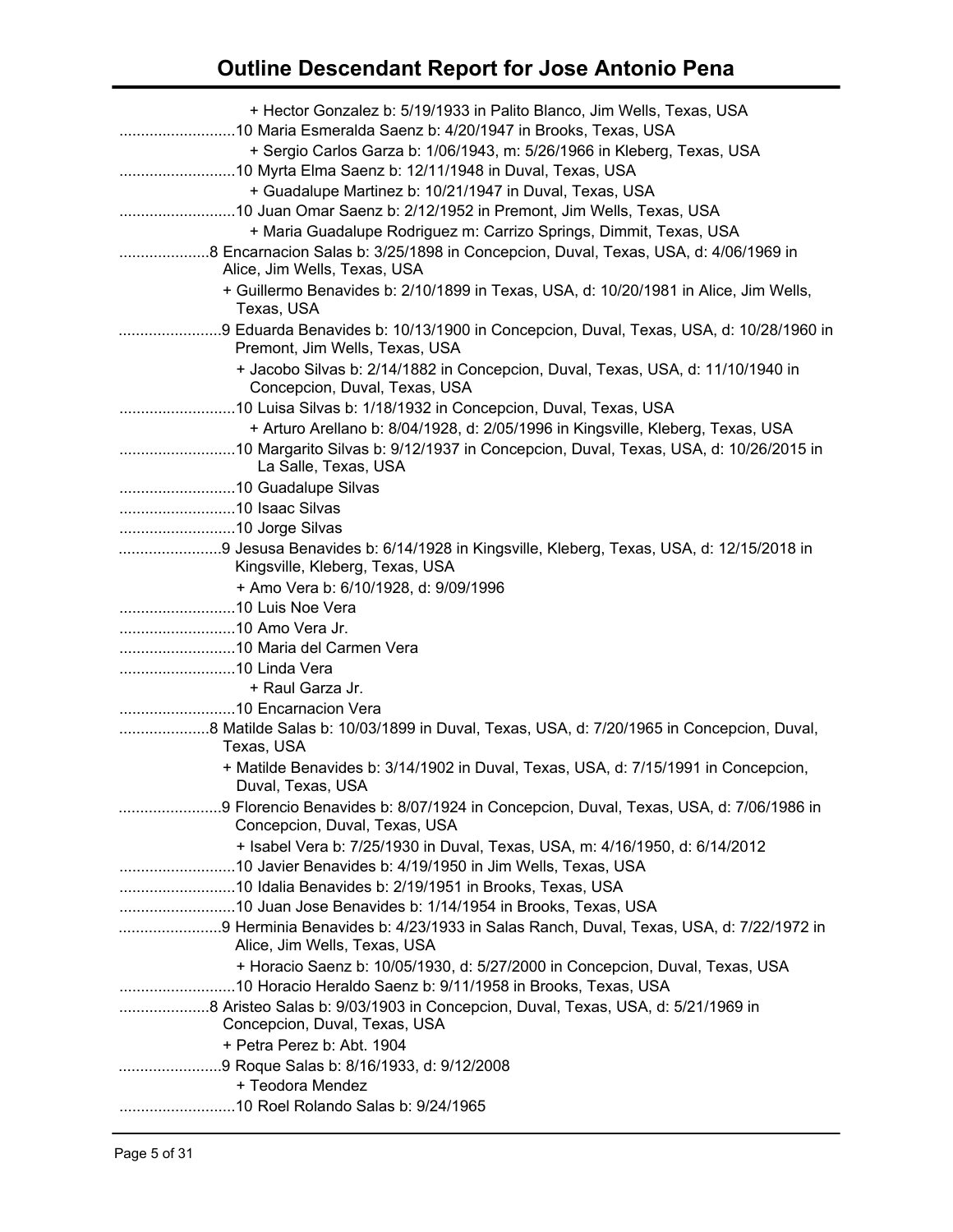| + Graciela G. Garcia m: 10/17/2014                                                                                                         |
|--------------------------------------------------------------------------------------------------------------------------------------------|
| 3 Santiago Pena b: Abt. 1739, d: 9/13/1814 in Mier, Tamaulipas, Mexico                                                                     |
| + Francisca Javiera Gonzalez b: 1746, m: 5/01/1774 in Mier, Tamaulipas, Mexico, d: 1791                                                    |
| 4 Jose Antonio Basilio Pena b: 7/1775 in Mier, Tamaulipas, Mexico                                                                          |
| + Maria de Jesus Hinojosa b: 1778, m: 11/23/1799 in Mier, Tamaulipas, Mexico                                                               |
| 5 Santos Pena b: 1/08/1801 in Mier, Tamaulipas, Mexico, d: 7/05/1871 in Mier, Tamaulipas,                                                  |
| Mexico                                                                                                                                     |
| + Antonia Saenz b: 1/07/1803 in Mier, Tamaulipas, Mexico, m: 1/24/1821 in Inmaculada                                                       |
| Concepcion, Mier, d: 2/06/1830 in Mier, Tamaulipas, Mexico                                                                                 |
| 6 Ursula Pena b: 1821 in Mier, Tamaulipas, Mexico                                                                                          |
| + Cesareo Vela m: 8/16/1838 in Mier, Tamaulipas, Mexico                                                                                    |
| Mexico                                                                                                                                     |
| 7 Trinidad Vela b: 11/19/1840 in Mier, Tamaulipas, Mexico                                                                                  |
| + Fabiana Gonzalez m: 9/30/1864 in Mier, Tamaulipas, Mexico                                                                                |
|                                                                                                                                            |
| + Romulo Gonzalez                                                                                                                          |
|                                                                                                                                            |
|                                                                                                                                            |
| + Francisca Sanchez                                                                                                                        |
|                                                                                                                                            |
|                                                                                                                                            |
| 7 Santiago Vela b: 5/25/1842 in Mier, Tamaulipas, Mexico, d: 6/01/1842 in Mier, Tamaulipas,                                                |
| Mexico                                                                                                                                     |
| 7 Apolonia Vela b: 4/15/1843 in Mier, Tamaulipas, Mexico, d: 4/20/1843 in Mier, Tamaulipas,<br>Mexico                                      |
|                                                                                                                                            |
| + Francisco Estrada                                                                                                                        |
|                                                                                                                                            |
| 7 Inez Vela b: 4/21/1850 in Mier, Tamaulipas, Mexico                                                                                       |
| + Eustacio de la Garza                                                                                                                     |
|                                                                                                                                            |
|                                                                                                                                            |
|                                                                                                                                            |
|                                                                                                                                            |
|                                                                                                                                            |
|                                                                                                                                            |
| + Isabel Flores                                                                                                                            |
| 8 Rufino Vela b: 7/10/1883 in Duval, Texas, USA, d: 8/09/1954 in Bishop, Nueces, Texas,<br><b>USA</b>                                      |
| + Maria Lira b: 1890 in Mier, Tamaulipas, Mexico                                                                                           |
| 9 Indalecio Vela b: 12/27/1905 in Duval, Texas, USA, d: 1/1979                                                                             |
| + Josefina Maldonado Carrejo b: 11/27/1907 in Duval, Texas, USA, d: 12/05/1968                                                             |
| 10 Sara Vela b: 10/13/1927, d: 2/12/2017 in Corpus Christi, Nueces, Texas, USA                                                             |
| + Ignacio Cantu b: 1/11/1924 in Falfurrias, Brooks, Texas, USA, m: 9/07/1947 in<br>Brooks, Texas, USA, d: 11/08/2000 in Brooks, Texas, USA |
| 9 Raul Vela b: 1912                                                                                                                        |
| 9 Estela Vela b: 1914                                                                                                                      |
|                                                                                                                                            |
| 9 Eduardo Vela b: 1916                                                                                                                     |
| 9 Rufino Vela Jr. b: 1918                                                                                                                  |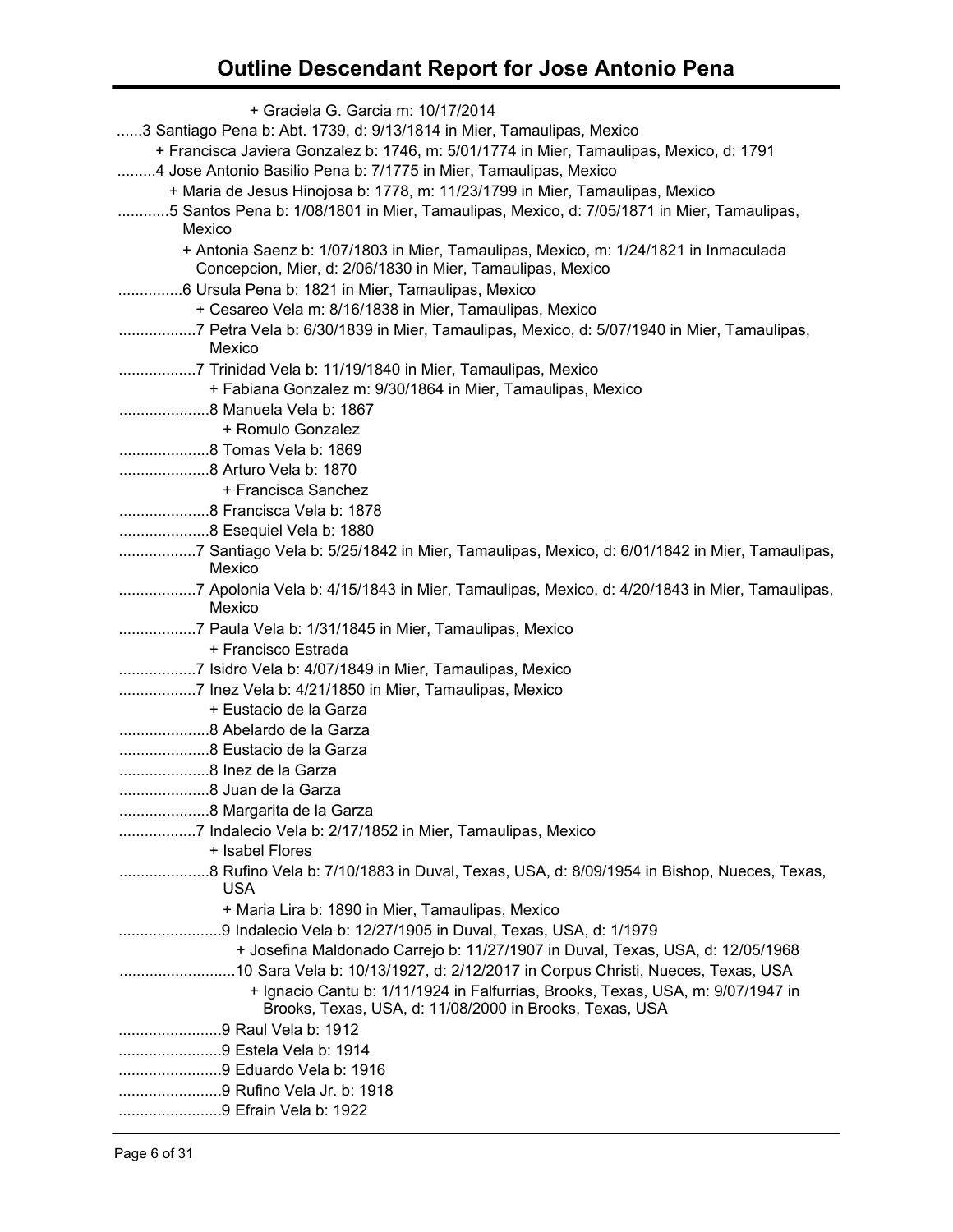| + Olivia Cuevas m: 2/24/1950 in Brooks, Texas, USA                                                                                         |
|--------------------------------------------------------------------------------------------------------------------------------------------|
| 9 Isabel Vela b: 1925                                                                                                                      |
| 9 Raquel Vela b: 1928                                                                                                                      |
| 7 Dario Vela b: 11/11/1853 in Mier, Tamaulipas, Mexico, d: 2/22/1854 in Mier, Tamaulipas,<br>Mexico                                        |
| 7 Virginia Vela b: 10/24/1855, d: 2/23/1857 in Mier, Tamaulipas, Mexico<br>7 Adelaida Vela b: 11/28/1857                                   |
|                                                                                                                                            |
| 6 Martina Pena b: 1824 in Mier, Tamaulipas, Mexico                                                                                         |
| + Anastacio Gonzalez m: 8/31/1842 in Inmaculada Concepcion, Mier                                                                           |
| 7 Desiderio Gonzalez                                                                                                                       |
| 7 Eusebia Gonzalez                                                                                                                         |
| + Julian Perez                                                                                                                             |
| + Basilio de Leon                                                                                                                          |
| 7 Fabiana Gonzalez                                                                                                                         |
| + Trinidad Vela b: 11/19/1840 in Mier, Tamaulipas, Mexico, m: 9/30/1864 in Mier,                                                           |
| Tamaulipas, Mexico                                                                                                                         |
|                                                                                                                                            |
| + Romulo Gonzalez                                                                                                                          |
| 8 Tomas Vela b: 1869                                                                                                                       |
|                                                                                                                                            |
| + Francisca Sanchez                                                                                                                        |
|                                                                                                                                            |
|                                                                                                                                            |
| 7 Lazara Gonzalez                                                                                                                          |
| 7 Manuela Gonzalez                                                                                                                         |
| 7 Rachel Gonzalez                                                                                                                          |
| + Santos Lira                                                                                                                              |
|                                                                                                                                            |
| + Rufino Vela b: 7/10/1883 in Duval, Texas, USA, d: 8/09/1954 in Bishop, Nueces,<br>Texas, USA                                             |
| 9 Indalecio Vela b: 12/27/1905 in Duval, Texas, USA, d: 1/1979                                                                             |
| + Josefina Maldonado Carrejo b: 11/27/1907 in Duval, Texas, USA, d: 12/05/1968                                                             |
|                                                                                                                                            |
| + Ignacio Cantu b: 1/11/1924 in Falfurrias, Brooks, Texas, USA, m: 9/07/1947 in<br>Brooks, Texas, USA, d: 11/08/2000 in Brooks, Texas, USA |
| 9 Raul Vela b: 1912                                                                                                                        |
| 9 Estela Vela b: 1914                                                                                                                      |
| 9 Eduardo Vela b: 1916                                                                                                                     |
| 9 Rufino Vela Jr. b: 1918                                                                                                                  |
| 9 Efrain Vela b: 1922                                                                                                                      |
| + Olivia Cuevas m: 2/24/1950 in Brooks, Texas, USA                                                                                         |
|                                                                                                                                            |
| 9 Isabel Vela b: 1925                                                                                                                      |
| 9 Raquel Vela b: 1928                                                                                                                      |
|                                                                                                                                            |
| 7 Rafael Gonzalez                                                                                                                          |
| 7 Simona Gonzalez                                                                                                                          |
| 6 Antonio Ambrosio Pena b: 1826 in Mier, Tamaulipas, Mexico, d: 6/08/1894                                                                  |
| + Faustina Resendez b: Abt. 1832, m: 8/25/1847 in Mier, Tamaulipas, Mexico, d: Unknown                                                     |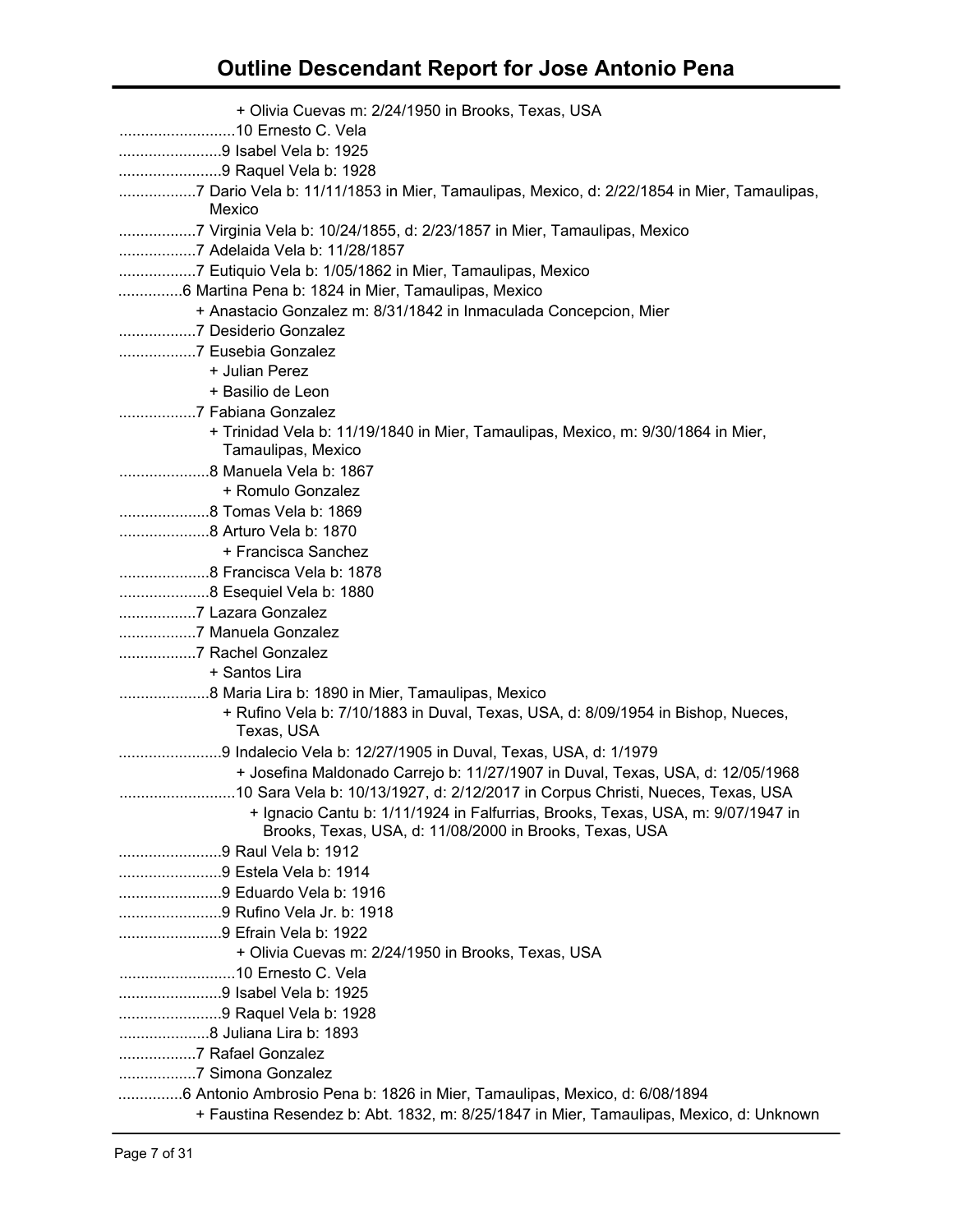| 7 Genovevo Pena b: 1/10/1851 in Mier, Tamaulipas, Mexico, d: 1/10/1915<br>+ Epigmenia Gonzalez b: 5/05/1856, d: 6/09/1927 in Falfurrias, Brooks, Texas, USA<br>8 Francisca Pena b: 8/17/1879, d: 1902 |
|-------------------------------------------------------------------------------------------------------------------------------------------------------------------------------------------------------|
| Brooks, Texas, USA<br>+ Manuela Sanchez b: 2/14/1899 in Texas, USA, d: 3/16/1987 in Falfurrias, Brooks,<br>Texas, USA                                                                                 |
| 9 Antonio Pena b: 1/04/1921, d: 8/27/2015                                                                                                                                                             |
| + Elisa Hancock b: 12/23/1924, d: 4/08/2007                                                                                                                                                           |
|                                                                                                                                                                                                       |
| + Delia Vera b: 3/07/1944 in Duval, Texas, USA, m: 8/05/1978 in Jim Wells, Texas,<br><b>USA</b>                                                                                                       |
|                                                                                                                                                                                                       |
| + Felipe Chapa b: 4/16/1948, m: 12/26/1970 in Brooks, Texas, USA                                                                                                                                      |
|                                                                                                                                                                                                       |
| + Julio Hancock b: 1/08/1915 in Concepcion, Duval, Texas, USA, d: 12/27/1994                                                                                                                          |
| 10 Alma Lamar Hancock b: 7/20/1942 in Duval, Texas, USA                                                                                                                                               |
|                                                                                                                                                                                                       |
|                                                                                                                                                                                                       |
|                                                                                                                                                                                                       |
| + Elvia Perez b: 8/30/1955 in Jim Wells, Texas, USA, m: 12/23/1978 in Kleberg,                                                                                                                        |
| Texas, USA                                                                                                                                                                                            |
| 9 Elva Pena b: 7/24/1926                                                                                                                                                                              |
| + Ernesto Villarreal Jr. b: 1/11/1921, m: 7/21/1946 in Brooks, Texas, USA, d: 4/15/1999                                                                                                               |
| + Blanca Asusena Perez m: 5/31/1969 in Crosby, Texas, USA                                                                                                                                             |
| <b>USA</b>                                                                                                                                                                                            |
|                                                                                                                                                                                                       |
| + Gabriel Rodriguez Sr.                                                                                                                                                                               |
| 9 Siviades Pena b: 1929                                                                                                                                                                               |
| + Dolores Muehlenbruch                                                                                                                                                                                |
|                                                                                                                                                                                                       |
| 9 Delia Pena b: 12/28/1930 in Duval, Texas, USA                                                                                                                                                       |
| 9 Nelson Pena b: 7/31/1933 in Duval, Texas, USA<br>9 Hilda Pena b: 1935                                                                                                                               |
| + David Sendejo                                                                                                                                                                                       |
|                                                                                                                                                                                                       |
| Texas, USA                                                                                                                                                                                            |
| + Herminia Chapa b: 12/03/1904 in Duval, Texas, USA, d: 1/20/1978 in Victoria, Texas,<br><b>USA</b>                                                                                                   |
| 9 Genovevo Pena b: 2/01/1930 in Texas, USA, d: 5/05/1984 in Bexar, Texas, USA                                                                                                                         |
| 7 Zenon Pena b: 1857 in Mier, Tamaulipas, Mexico, d: 4/07/1928 in Camargo, Tamaulipas,<br>Mexico                                                                                                      |
| + Marta Pena b: 3/1864, d: Unknown                                                                                                                                                                    |
| 7 Manuel Pena                                                                                                                                                                                         |
| + Maria Rita Saenz                                                                                                                                                                                    |
|                                                                                                                                                                                                       |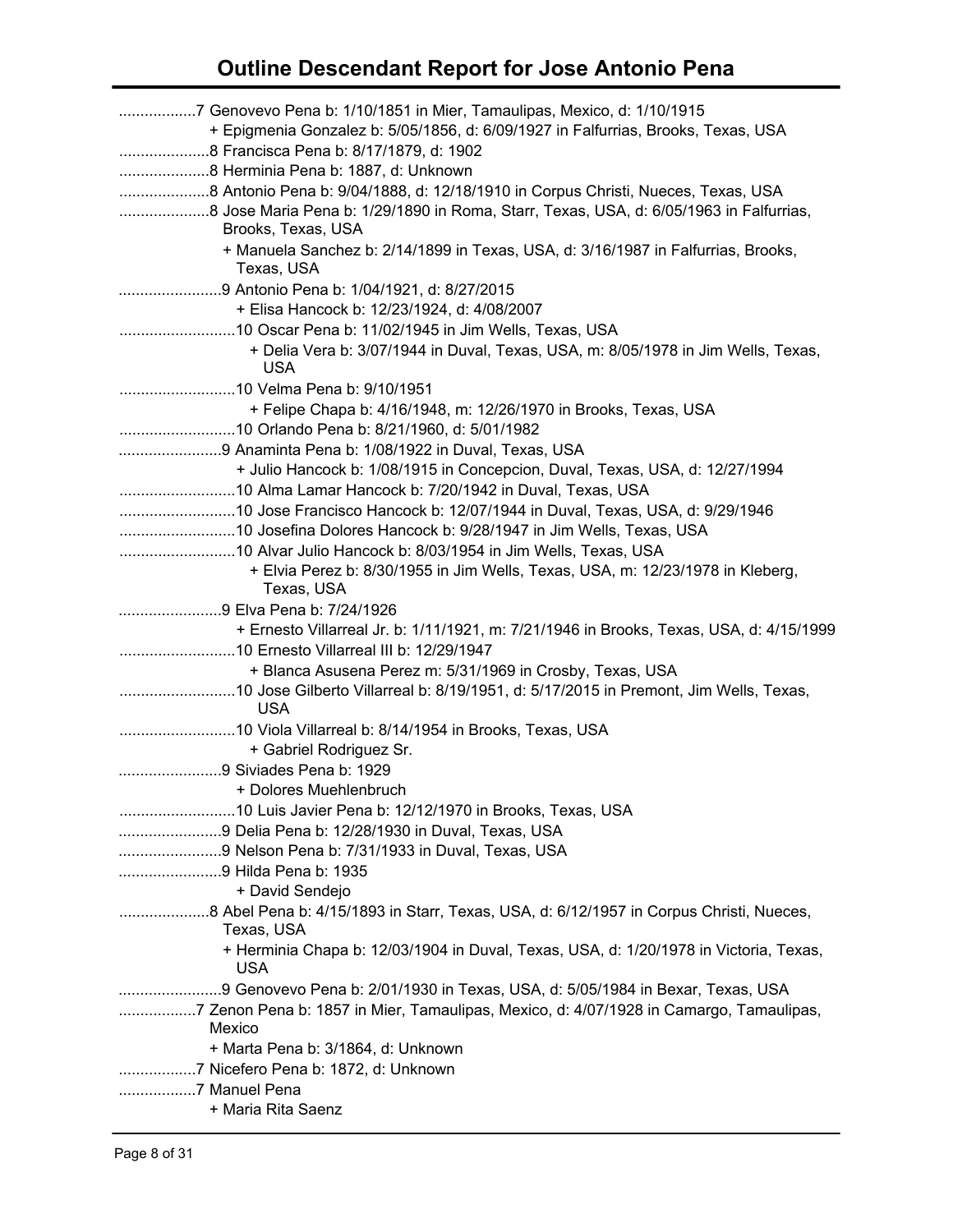| 6 Jose Maria Ambrosio Pena b: 12/12/1826 in Mier, Tamaulipas, Mexico, d: 2/22/1827<br>6 Pioquinto Pena b: 1829 in Mier, Tamaulipas, Mexico, d: Unknown<br>+ Victoria Resendez b: 6/17/1838, m: 7/28/1852 in Mier, Tamaulipas, Mexico<br>7 Paula Pena b: 1853 in Mier, Tamaulipas, Mexico, d: 12/18/1855 in Mier, Tamaulipas,<br>Mexico |
|----------------------------------------------------------------------------------------------------------------------------------------------------------------------------------------------------------------------------------------------------------------------------------------------------------------------------------------|
| 7 Eufracia Pena b: 1855 in Mier, Tamaulipas, Mexico<br>7 Gumecinda Pena b: 1856 in Mier, Tamaulipas, Mexico, d: 9/16/1884 in Starr, Texas, USA<br>+ Clarence Bartolo Hastings b: 8/12/1848 in Starr, Texas, USA, m: 10/30/1871 in Rio<br>Grande City, Starr, Texas, USA, d: 7/31/1925 in Laredo, Webb, Texas, USA                      |
|                                                                                                                                                                                                                                                                                                                                        |
| 8 Henry Hastings b: 12/24/1875                                                                                                                                                                                                                                                                                                         |
| 8 Enrique Hastings b: 3/03/1878, d: 6/08/1954 in Laredo, Webb, Texas, USA<br>+ Lucia Gonzalez b: 12/13/1877 in Roma, Starr, Texas, USA, m: 12/31/1899 in Rio<br>Grande City, Starr, Texas, USA, d: 6/27/1957 in Laredo, Webb, Texas, USA                                                                                               |
|                                                                                                                                                                                                                                                                                                                                        |
| + Guadalupe Meza b: 3/04/1923                                                                                                                                                                                                                                                                                                          |
|                                                                                                                                                                                                                                                                                                                                        |
| 10 Lucille Diane Hastings b: 5/29/1953 in Webb, Texas, USA                                                                                                                                                                                                                                                                             |
|                                                                                                                                                                                                                                                                                                                                        |
|                                                                                                                                                                                                                                                                                                                                        |
| + Adela Mireles                                                                                                                                                                                                                                                                                                                        |
|                                                                                                                                                                                                                                                                                                                                        |
| + Juan M. Garza b: 5/29/1881 in Duval, Texas, USA, d: 1/30/1931 in Laredo, Webb,                                                                                                                                                                                                                                                       |
| Texas, USA                                                                                                                                                                                                                                                                                                                             |
|                                                                                                                                                                                                                                                                                                                                        |
| 8 Adeliada Hastings b: 11/26/1882, d: 11/29/1920 in Laredo, Webb, Texas, USA                                                                                                                                                                                                                                                           |
| + Pedro Armendariz                                                                                                                                                                                                                                                                                                                     |
|                                                                                                                                                                                                                                                                                                                                        |
| 6/18/1963 in Los Angeles, California, USA                                                                                                                                                                                                                                                                                              |
| + Carmelita Bohr m: 6/19/1939                                                                                                                                                                                                                                                                                                          |
| 12/26/2011 in New York City, Bronx, New York, USA                                                                                                                                                                                                                                                                                      |
| + Lucia Gomez de Parada                                                                                                                                                                                                                                                                                                                |
| + Ofelia Medina b: 3/04/1950 in Mérida, Yucatan, Mexico                                                                                                                                                                                                                                                                                |
| 10 Carmen P. Almendariz b: 1/05/1947                                                                                                                                                                                                                                                                                                   |
| 9 Francisco Almendariz b: 1919                                                                                                                                                                                                                                                                                                         |
| + Emma Almendariz                                                                                                                                                                                                                                                                                                                      |
|                                                                                                                                                                                                                                                                                                                                        |
|                                                                                                                                                                                                                                                                                                                                        |
|                                                                                                                                                                                                                                                                                                                                        |
| + Ysidro Martinez Perez m: 12/31/1887 in Starr, Texas, USA                                                                                                                                                                                                                                                                             |
|                                                                                                                                                                                                                                                                                                                                        |
|                                                                                                                                                                                                                                                                                                                                        |
| + John Calvin Chamberlain b: 1/01/1880 in Matamoros, Tamaulipas, Mexico, m:<br>11/29/1900 in Laredo, Webb, Texas, USA, d: 6/20/1948 in Laredo, Webb, Texas, USA                                                                                                                                                                        |
|                                                                                                                                                                                                                                                                                                                                        |
| + Maurice Arden Ray                                                                                                                                                                                                                                                                                                                    |
|                                                                                                                                                                                                                                                                                                                                        |
| + Margaret Chaflin                                                                                                                                                                                                                                                                                                                     |
|                                                                                                                                                                                                                                                                                                                                        |
| 9 Bland P. Chamberlain b: 1/29/1907                                                                                                                                                                                                                                                                                                    |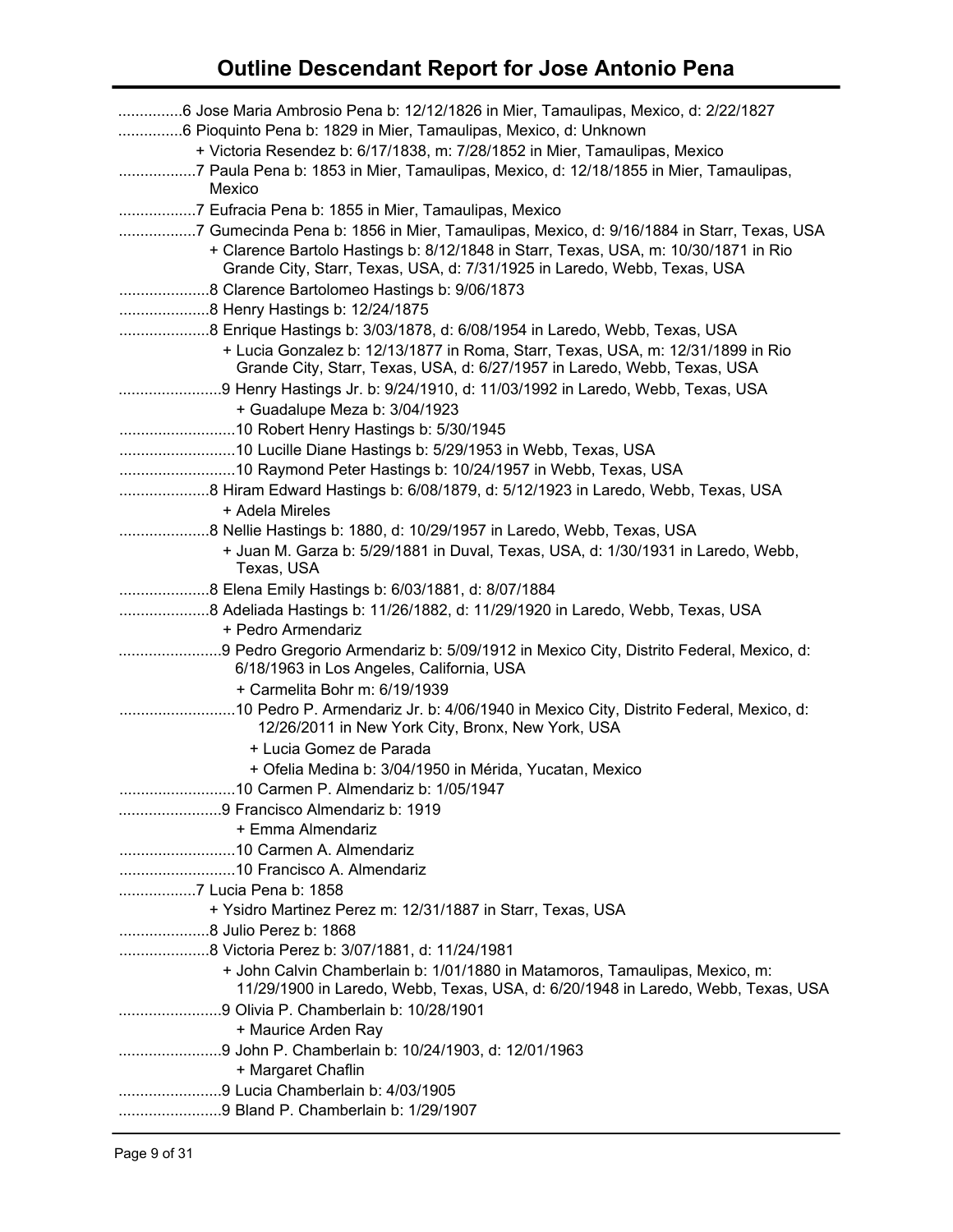| + Alice Bruni                                                                                                                  |  |
|--------------------------------------------------------------------------------------------------------------------------------|--|
|                                                                                                                                |  |
| + James Gallagher                                                                                                              |  |
|                                                                                                                                |  |
| + Margarita Costilla                                                                                                           |  |
| + Aurora Valdez                                                                                                                |  |
| 9 Eva P. Chamberlain b: 4/24/1912                                                                                              |  |
| + Clarence Norman Hansen                                                                                                       |  |
|                                                                                                                                |  |
|                                                                                                                                |  |
| 9 Frank P. Chamberlain b: 7/03/1916, d: 12/21/1982                                                                             |  |
| + Rose Tejeda                                                                                                                  |  |
| 10 Frances T. Chamberlain                                                                                                      |  |
|                                                                                                                                |  |
|                                                                                                                                |  |
| 7 Jose Maria Pena b: 1860                                                                                                      |  |
| 7 Librado Pena b: 8/23/1862, d: 1930                                                                                           |  |
| + Adelaida del Barrio b: 12/01/1874 in Concepcion, Duval, Texas, USA, d: 3/30/1944 in<br>Laredo, Webb, Texas, USA              |  |
| 8 Librado Pena Jr. b: 11/12/1891 in Concepcion, Duval, Texas, USA, d: 1/29/1973 in<br>Laredo, Webb, Texas, USA                 |  |
| + Maria de los Angeles Dodier b: 11/22/1892 in Laredo, Webb, Texas, USA, d: 1/29/1974<br>in Laredo, Webb, Texas, USA           |  |
| 9 Maria Eva Pena b: 1/03/1916                                                                                                  |  |
| + Jose Villarreal b: 1914 in Mexico, d: 1964                                                                                   |  |
| 10 Alicia Virginia Villarreal b: 11/03/1941 in Laredo, Webb, Texas, USA                                                        |  |
| + Dale Ronald Muehlenbrock b: 1940                                                                                             |  |
| 10 Infant Villarreal b: 11/03/1941 in Laredo, Webb, Texas, USA                                                                 |  |
|                                                                                                                                |  |
| + Jane Aherne Dwyer                                                                                                            |  |
| 9 Emilio Pena b: 1917, d: 1917                                                                                                 |  |
| 9 Alicia Adelaida Pena b: 12/18/1919 in Laredo, Webb, Texas, USA, d: 8/31/2007 in                                              |  |
| Harker Heights, Bell, Texas, USA                                                                                               |  |
| + Juan Jose Arechiga b: 9/18/1912 in San Antonio, Bexar, Texas, USA, m: 5/05/1941,<br>d: 2/18/1955 in Laredo, Webb, Texas, USA |  |
| 10 John Joseph Arechiga b: 9/19/1943 in Laredo, Webb, Texas, USA                                                               |  |
| + Maria Edna Pulido b: 12/13/1946 in Jim Wells, Texas, USA, m: 8/18/1967                                                       |  |
| 9 Berta Carmen Pena b: 7/26/1922 in Laredo, Webb, Texas, USA, d: 3/12/2015                                                     |  |
| + Charles William Merriweather Jr. b: 1921 in Laredo, Webb, Texas, USA, d: 1950                                                |  |
|                                                                                                                                |  |
| + Phillip Mason Lewis Jr. b: 1943 in Lawrenceville, VA.                                                                        |  |
| + Jesse Howell DeLoach b: 1930 in Philadelphia, Pennsylvania, USA                                                              |  |
| 10 Jay Allen DeLoach b: 1955 in San Diego, California, USA                                                                     |  |
| + Jody Lynn Fallert b: 1959                                                                                                    |  |
|                                                                                                                                |  |
| + Rodolfo Briseno Gallegos b: 1956                                                                                             |  |
|                                                                                                                                |  |
| + Michael Patrick Curley b: 1956                                                                                               |  |
| 9 Felix Alfonso Pena b: 1/19/1924 in Laredo, Webb, Texas, USA, d: 1992 in Laredo,<br>Webb, Texas, USA                          |  |
| + Amparo Irma Ramos b: 1/19/1923 in Laredo, Webb, Texas, USA                                                                   |  |
|                                                                                                                                |  |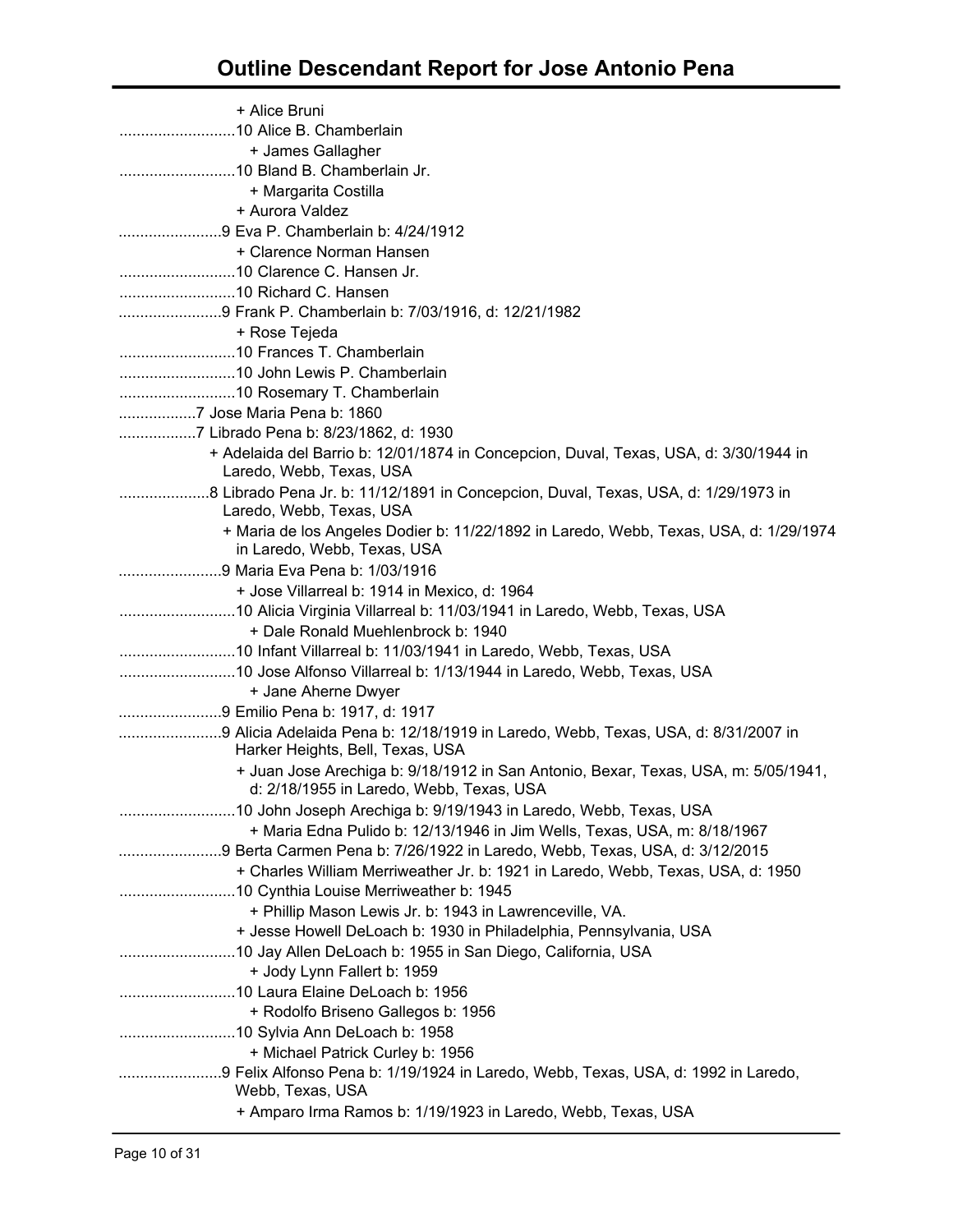| + Susan Louise Dreisbach b: 1951 in Pennsylvania, USA                                                                                                          |
|----------------------------------------------------------------------------------------------------------------------------------------------------------------|
| 9 Librado Roberto Pena b: 8/05/1927 in Laredo, Webb, Texas, USA                                                                                                |
| + Maria Guadalupe Ruiz<br>10 Anna Maria Pena b: 2/26/1969 in Laredo, Webb, Texas, USA                                                                          |
|                                                                                                                                                                |
|                                                                                                                                                                |
| 7 Leonides Pena b: 8/08/1863, d: 7/16/1927 in Laredo, Webb, Texas, USA                                                                                         |
| + Clarence Bartolo Hastings b: 8/12/1848 in Starr, Texas, USA, m: 4/15/1886 in Rio<br>Grande City, Starr, Texas, USA, d: 7/31/1925 in Laredo, Webb, Texas, USA |
|                                                                                                                                                                |
| 8 Eva Elizabeth Hastings b: 4/07/1888, d: 6/24/1949                                                                                                            |
| 8 Clarence Bartolo Hastings b: 2/01/1891, d: 1985                                                                                                              |
| + Virginia Perez b: 8/02/1895, d: 6/1954                                                                                                                       |
| 9 Daniel Benjamin Hastings Sr. b: 1/13/1919 in Webb, Texas, USA, d: 2/11/2000 in<br>Laredo, Webb, Texas, USA                                                   |
| + Irma Esther Martinez b: 5/03/1920 in Tampico, Tamaulipas, Mexico, d: 1/28/2015 in<br>Laredo, Webb, Texas, USA                                                |
|                                                                                                                                                                |
| 10 Cynthia Diane Hastings b: 8/28/1946 in Webb, Texas, USA, d: 2013                                                                                            |
| Laredo, Webb, Texas, USA                                                                                                                                       |
| + Gloria Virginia Montemayor m: 4/29/1976 in Maverick Co., TX                                                                                                  |
|                                                                                                                                                                |
| Pennsylvania, USA                                                                                                                                              |
| + Fredrick P. Walker m: 6/14/1975 in Webb, Texas, USA                                                                                                          |
|                                                                                                                                                                |
| 8 Victoria Hastings b: 10/09/1893 in Laredo, Webb, Texas, USA, d: 3/31/1920 in Laredo,<br>Webb, Texas, USA                                                     |
|                                                                                                                                                                |
| 8 Emma Hastings b: 9/17/1895, d: 1/07/1986                                                                                                                     |
| 8 Charlotte Dorothy Hastings b: 3/14/1898, d: 7/29/1976                                                                                                        |
| 7 Conrado Pena b: 1868 in Mier, Tamaulipas, Mexico, d: 1930                                                                                                    |
| 7 Zenon Pena b: 6/23/1871 in Roma, Starr, Texas, USA, d: 6/27/1930 in Laredo, Webb,                                                                            |
| Texas, USA                                                                                                                                                     |
| + Ella Chamberlain b: 1876                                                                                                                                     |
|                                                                                                                                                                |
| 8 Eugenia Pena b: 1905                                                                                                                                         |
| 8 Enriqueta Pena b: 1/27/1910 in Laredo, Webb, Texas, USA                                                                                                      |
| 8 Josefina Pena b: 1912                                                                                                                                        |
|                                                                                                                                                                |
| 8 Daniel Pena                                                                                                                                                  |
| 8 Ella Pena                                                                                                                                                    |
|                                                                                                                                                                |
| 8 William Chapman Pena                                                                                                                                         |
|                                                                                                                                                                |
|                                                                                                                                                                |
| 6 Rafaela Pena                                                                                                                                                 |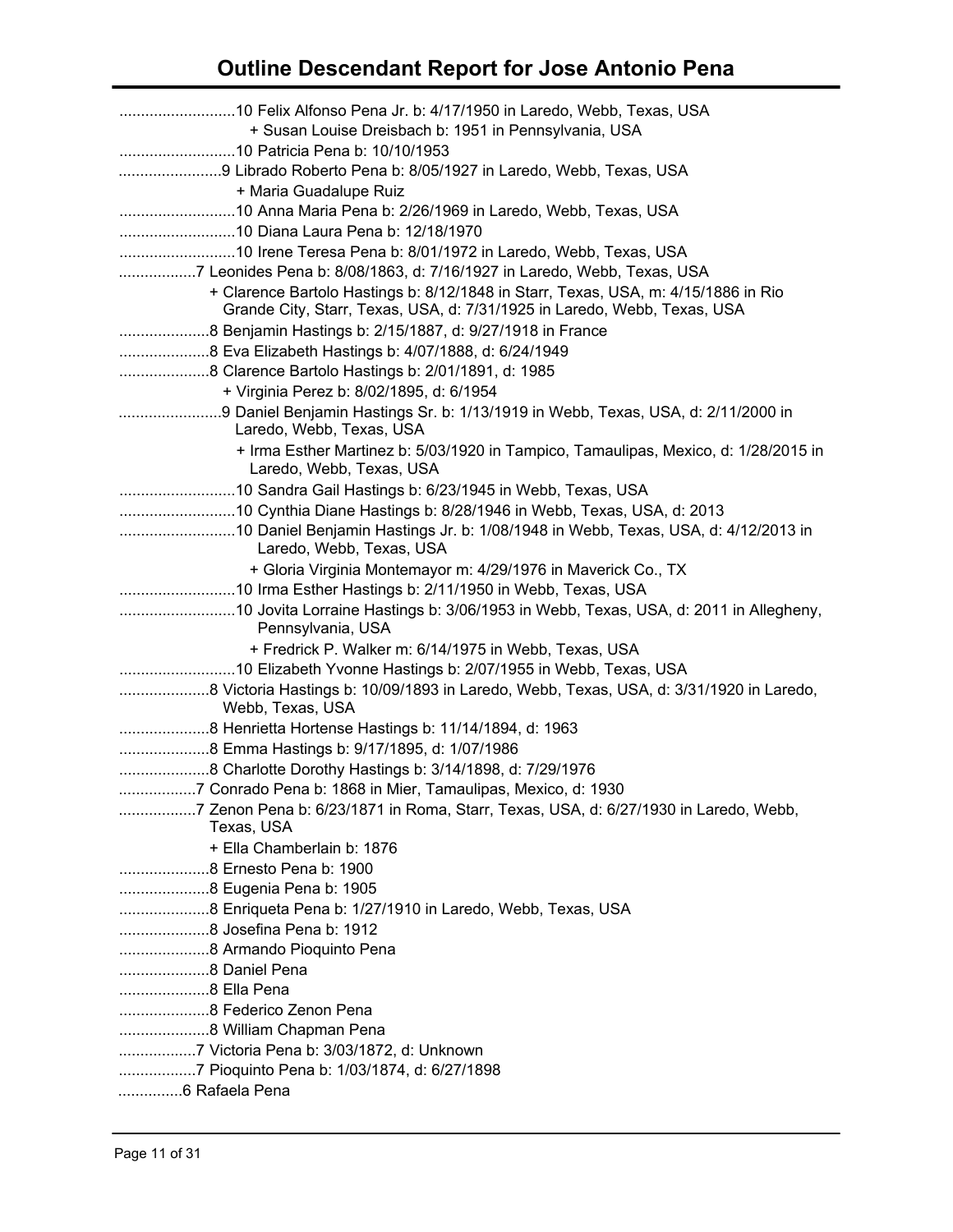| + Manuel Telesforo Yzaguirre b: 3/03/1819 in Mier, Tamaulipas, Mexico, m: 7/05/1838 in<br>Mier, Tamaulipas, Mexico, d: Unknown                            |
|-----------------------------------------------------------------------------------------------------------------------------------------------------------|
| 7 Esequiel Yzaguirre b: 4/10/1842 in Mier, Tamaulipas, Mexico, d: 12/17/1943 in Duval,<br>.<br>Texas, USA                                                 |
| + Isabel Elizabeth Becker b: 4/07/1849 in Edna, Jackson, Texas, USA, m: 7/23/1864 in<br>Jackson Co., Texas, USA, d: 1900 in Concepcion, Duval, Texas, USA |
| 8 Isabel Elizabeth Yzaguirre b: 3/08/1867 in Roma, Starr, Texas, USA, d: 1/27/1941 in<br>Concepcion, Duval, Texas, USA                                    |
| + Alejo Perez b: 10/10/1860 in Canada Verde, TX, d: 4/11/1934 in Concepcion, Duval,<br>Texas, USA                                                         |
| 9 Guillermo Perez b: 3/17/1884 in Concepcion, Duval, Texas, USA, d: 1/05/1958 in<br>Brooks, Texas, USA                                                    |
| 9 Dolores Perez b: 1887                                                                                                                                   |
| 9 Francisca Perez b: 8/11/1889 in Concepcion, Duval, Texas, USA, d: 4/15/1963 in Alice,<br>Jim Wells, Texas, USA                                          |
| 9 Cleotilde Perez b: 2/08/1890 in Texas, USA, d: 2/20/1970 in Alice, Jim Wells, Texas,<br><b>USA</b>                                                      |
| + Felipe Martinez b: 2/05/1885 in Santa Cruz, Duval, TX, USA, d: 6/06/1954 in Brooks,<br>Texas, USA                                                       |
|                                                                                                                                                           |
| + Maria de Jesus Rodriguez                                                                                                                                |
|                                                                                                                                                           |
| 10 Cleotilde Martinez b: 8/05/1920 in Santa Cruz, Duval, TX, USA                                                                                          |
| 10 Magdalena Martinez b: 12/17/1922 in Santa Cruz, Duval, TX, USA, d: 11/25/2006 in<br>Kingsville, Kleberg, Texas, USA                                    |
| + Alejo Lopez b: 7/17/1919 in San Jose, Duval, Texas, USA, d: 1/17/2010 in Alice,<br>Jim Wells, Texas, USA                                                |
| 10 Uriel Martinez b: 7/04/1925 in Premont, Jim Wells, Texas, USA, d: 8/05/2011                                                                            |
| + Herminia Lopez                                                                                                                                          |
|                                                                                                                                                           |
|                                                                                                                                                           |
| 9 Inocente Perez b: 2/10/1892 in Concepcion, Duval, Texas, USA, d: 12/08/1929 in Jim                                                                      |
| Hogg, Texas, USA                                                                                                                                          |
| + Aida Benavides b: 3/11/1899 in Hebbronville, Jim Hogg, Texas, USA, d: 10/25/2000                                                                        |
| 10 Aida Minerva Perez b: 7/05/1923 in Alice, Jim Wells, Texas, USA, d: 7/25/2016 in<br>San Diego, Duval, Texas, USA                                       |
| + Gilberto Guerra b: 12/28/1917 in Brooks, Texas, USA, m: 6/08/1941 in Brooks,<br>Texas, USA, d: 7/05/1955 in Brooks, Texas, USA                          |
| + Rafael Gerardo Garcia Jr. b: 1/20/1920, d: 10/11/2012 in Alice, Jim Wells, Texas,<br>USA                                                                |
|                                                                                                                                                           |
| + Jose Israel Saenz b: 11/02/1922 in Duval, Texas, USA, d: 9/30/2011                                                                                      |
| 1/06/2010 in San Antonio, Bexar, Texas, USA                                                                                                               |
| + Hugo Rene Richer                                                                                                                                        |
| 10 Alejo Perez b: 8/29/1929 in Hebbronville, Jim Hogg, Texas, USA, d: Unknown                                                                             |
| 9 Anita Perez b: 5/17/1892 in Concepcion, Duval, Texas, USA, d: 4/21/1973 in Premont,<br>Jim Wells, Texas, USA                                            |
| + Erasmo de la Pena b: 6/03/1879 in San Ignacio, Zapata, Texas, USA, m: 8/26/1908<br>in Webb, Texas, USA, d: 1/09/1962 in Brooks, Texas, USA              |
| 10 Lilia de la Pena b: 6/06/1909, d: 1/11/2002                                                                                                            |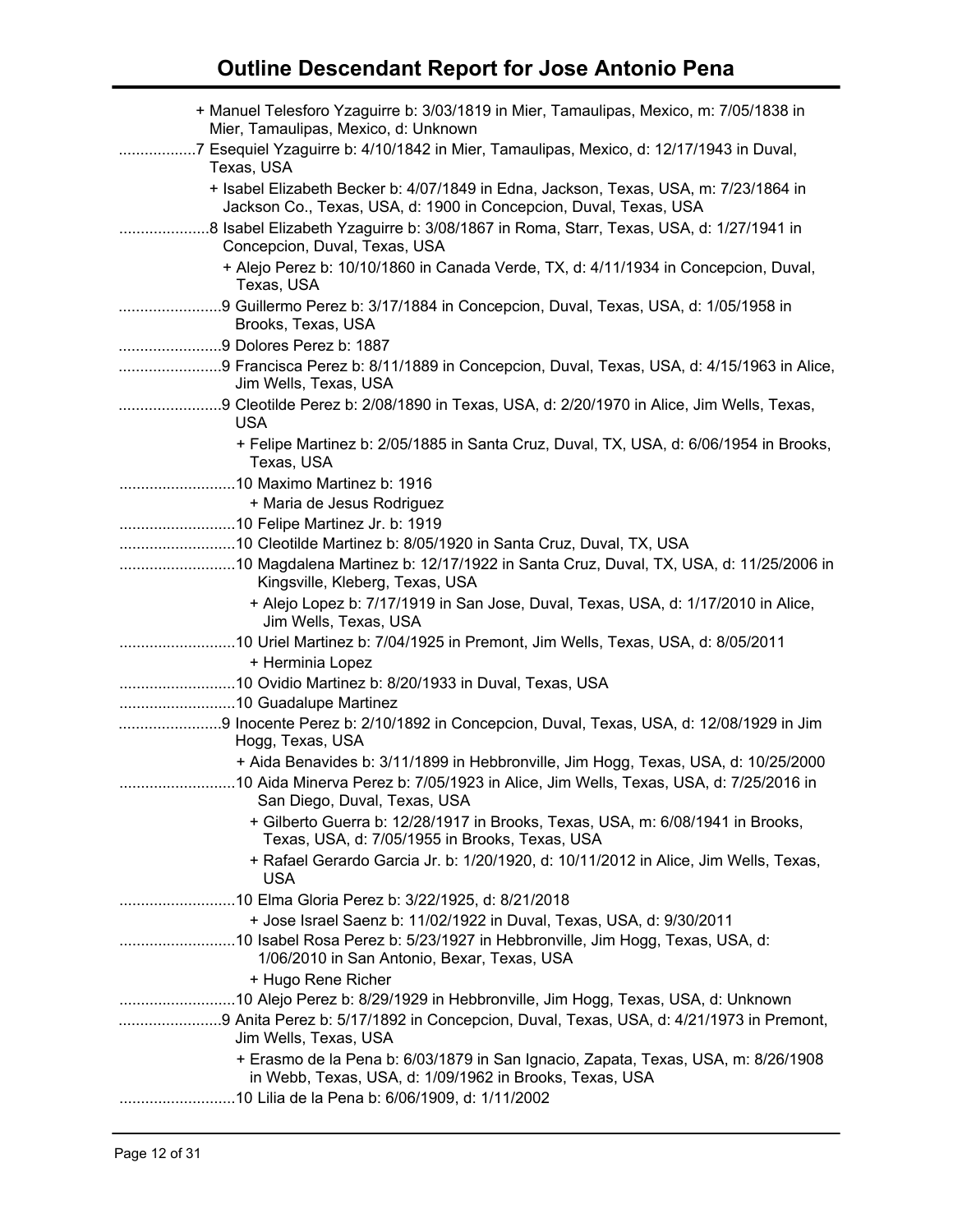| + Gustavo Clemente Barrera b: 12/31/1903, m: 8/28/1927 in Brooks, Texas, USA, d:<br>9/22/1980                                                      |
|----------------------------------------------------------------------------------------------------------------------------------------------------|
| 10 Viola de la Pena b: 8/10/1912 in Laredo, Webb, Texas, USA, d: 1/17/1984                                                                         |
| + Jose Tijerina b: 6/03/1915, d: 7/28/1996                                                                                                         |
|                                                                                                                                                    |
| + Guillermo Rene Salinas Sr.                                                                                                                       |
| 10 Jesus Erasmo de la Pena Jr. b: 3/30/1919, d: 8/29/1990                                                                                          |
| + Celia Trevino b: 1937, m: 7/08/1973 in Brooks, Texas, USA                                                                                        |
|                                                                                                                                                    |
| in Alice, Jim Wells, Texas, USA                                                                                                                    |
| + Teodoro Gonzalez b: 8/20/1914, m: 10/04/1942 in Brooks, Texas, USA, d:<br>11/19/1979                                                             |
|                                                                                                                                                    |
| 9 Dorotea Perez b: 2/1896                                                                                                                          |
| 9 Fidel Perez b: 8/18/1899 in Concepcion, Duval, Texas, USA, d: 3/21/1939 in San                                                                   |
| Diego, Duval, Texas, USA                                                                                                                           |
| + Natividad Martinez b: 11/14/1901 in Starr, Texas, USA, m: 6/24/1920 in Brooks,<br>Texas, USA, d: 8/20/1986 in Corpus Christi, Nueces, Texas, USA |
| Christi, Nueces, Texas, USA                                                                                                                        |
| + Aida Castellano b: 3/03/1923, d: 12/07/2015 in Premont, Jim Wells, Texas, USA                                                                    |
| Corpus Christi, Nueces, Texas, USA                                                                                                                 |
| + Porfirio Villarreal b: 2/26/1922 in Encino, Brooks, Texas, USA, d: 6/24/1999 in                                                                  |
| Corpus Christi, Nueces, Texas, USA                                                                                                                 |
|                                                                                                                                                    |
|                                                                                                                                                    |
| + Elva Garcia b: 10/30/1934, d: 9/03/2012                                                                                                          |
|                                                                                                                                                    |
| + Pascual Navarro                                                                                                                                  |
|                                                                                                                                                    |
| + Amalia Garcia                                                                                                                                    |
|                                                                                                                                                    |
| + Jose Guadalupe Soliz                                                                                                                             |
|                                                                                                                                                    |
| 9 Norberta Perez b: 1904                                                                                                                           |
| Texas, USA                                                                                                                                         |
| 9 Emilio Perez b: 1909                                                                                                                             |
| Alice, Jim Wells, Texas, USA                                                                                                                       |
| + Leonides Cantu b: 1863 in Mexico, d: Unknown                                                                                                     |
| 9 Francisco Cantu b: 6/26/1892 in Concepcion, Duval, Texas, USA, d: 2/02/1953 in Alice,<br>Jim Wells, Texas, USA                                   |
| + Francisca Perez b: Abt. 1897 in Texas, USA, d: Unknown                                                                                           |
| Wells, Texas, USA                                                                                                                                  |
| + Mauricia Palacios                                                                                                                                |
| Worth, Tarrant, Texas, USA                                                                                                                         |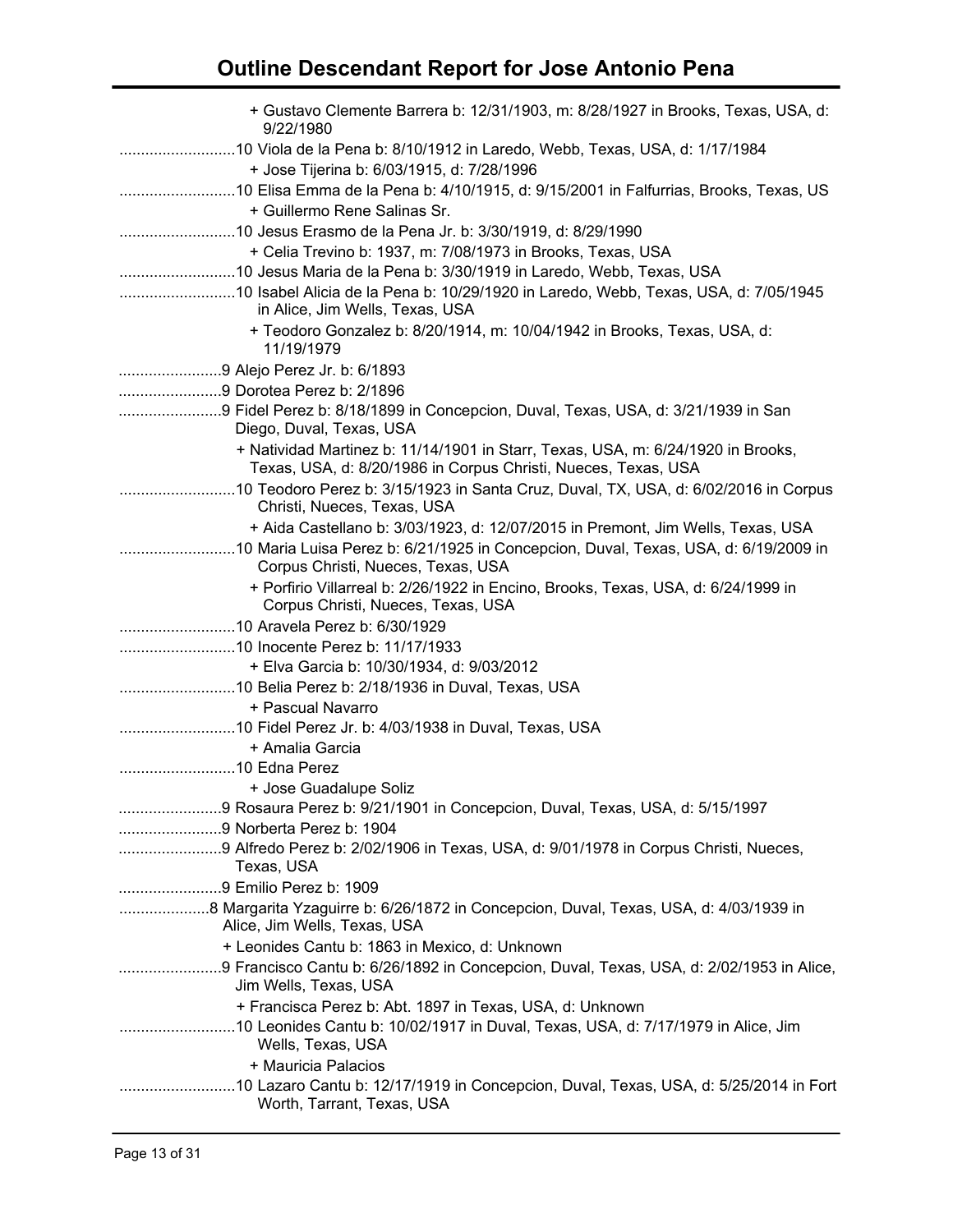| 10 Norma Cantu b: 4/11/1926 in Duval, Texas, USA, d: 12/29/2013 in Duval, Texas,<br><b>USA</b>                                                               |
|--------------------------------------------------------------------------------------------------------------------------------------------------------------|
| + Roberto Benavides b: 10/25/1924 in Santa Cruz, Duval, TX, USA, d: 5/19/1959 in<br>Alice, Jim Wells, Texas, USA                                             |
| + Giliberto Garcia b: 9/25/1924 in Falfurrias, Brooks, Texas, USA, m: 2/27/1971 in<br>Brooks, Texas, USA, d: 6/30/1982 in Corpus Christi, Nueces, Texas, USA |
|                                                                                                                                                              |
| + Aida Benavides b: 3/11/1899 in Hebbronville, Jim Hogg, Texas, USA, d: 10/25/2000                                                                           |
| 10 Francisco Cantu Jr. b: 11/14/1936 in Concepcion, Duval, Texas, USA, d:<br>12/19/1958 in Jim Wells, Texas, USA                                             |
| 8 Ismael Yzaguirre b: 1/30/1875 in Duval, Texas, USA, d: 12/17/1943 in Concepcion,<br>Duval, Texas, USA                                                      |
| + Antonia Rios b: 11/07/1884 in La Grulla, Starr, Texas, USA, d: 3/05/1977 in Alice, Jim<br>Wells, Texas, USA                                                |
| 8 Rafaela Yzaguirre b: 1876, d: 2/04/1936 in Jim Wells, Texas, USA                                                                                           |
| in Jim Wells, Texas, USA                                                                                                                                     |
| + Rita Salinas b: 5/21/1881 in Concepcion, Duval, Texas, USA, m: 5/07/1900 in Duval,<br>Texas, USA, d: 3/11/1970 in Concepcion, Duval, Texas, USA            |
| Concepcion, Duval, Texas, USA                                                                                                                                |
| 9 Abel Yzaguirre b: 5/20/1906 in Texas, USA, d: 6/1983 in Falfurrias, Brooks, Texas, US                                                                      |
| + Salome Yzaguirre b: 7/25/1915 in Texas, USA, d: 4/30/1978 in Falfurrias, Brooks,<br>Texas, USA                                                             |
|                                                                                                                                                              |
| + Jesus Canales b: 6/17/1892 in Texas, USA, m: Abt. 1940, d: 3/03/1975 in Brooks,<br>Texas, USA                                                              |
|                                                                                                                                                              |
| + Guadalupe Ruiz b: Abt. 1935                                                                                                                                |
| + Higinio Arellano b: 12/11/1935, m: 4/16/1971 in Jim Wells, Texas, USA, d:<br>10/13/1987 in Jim Wells, Texas, USA                                           |
| 10 Esperanza Canales b: 3/06/1946 in Duval, Texas, USA                                                                                                       |
| 9 Rafaela Yzaguirre b: 1914 in Texas, USA, d: 1983 in Corpus Christi, Nueces, Texas,<br><b>USA</b>                                                           |
| + Rodolfo Saenz b: 2/29/1908 in Concepcion, Duval, Texas, USA, d: 2/01/1967 in<br>Premont, Jim Wells, Texas, USA                                             |
| 10 Fidel Saenz b: 11/30/1928 in Concepcion, Duval, Texas, USA, d: 8/15/1970 in San<br>Patricio, Texas, USA                                                   |
| Texas, USA                                                                                                                                                   |
| + Francisca Perez b: 8/08/1931 in Duval, Texas, USA, d: 1/10/1999 in Jim Wells,<br>Texas, USA                                                                |
| 10 Rebeca Saenz b: 2/17/1933 in Concepcion, Duval, Texas, USA                                                                                                |
|                                                                                                                                                              |
| 9 Manuel Yzaguirre Jr. b: 2/05/1917 in Concepcion, Duval, Texas, USA, d: 3/23/1996 in<br>Concepcion, Duval, Texas, USA                                       |
| 8 Esequiel Yzaguirre Jr. b: 2/07/1878 in San Diego, Duval, Texas, USA, d: 4/03/1941 in<br>Nueces, Texas, USA                                                 |
| + Maria Rodriguez b: 1/19/1891 in Texas, USA, d: 5/01/1975 in Corpus Christi, Nueces,<br>Texas, USA                                                          |
| 9 Ruben Yzaguirre b: 11/04/1920, d: 10/14/1989                                                                                                               |
| 8 Aurora Yzaguirre b: 1/30/1881 in Concepcion, Duval, Texas, USA, d: 3/08/1955                                                                               |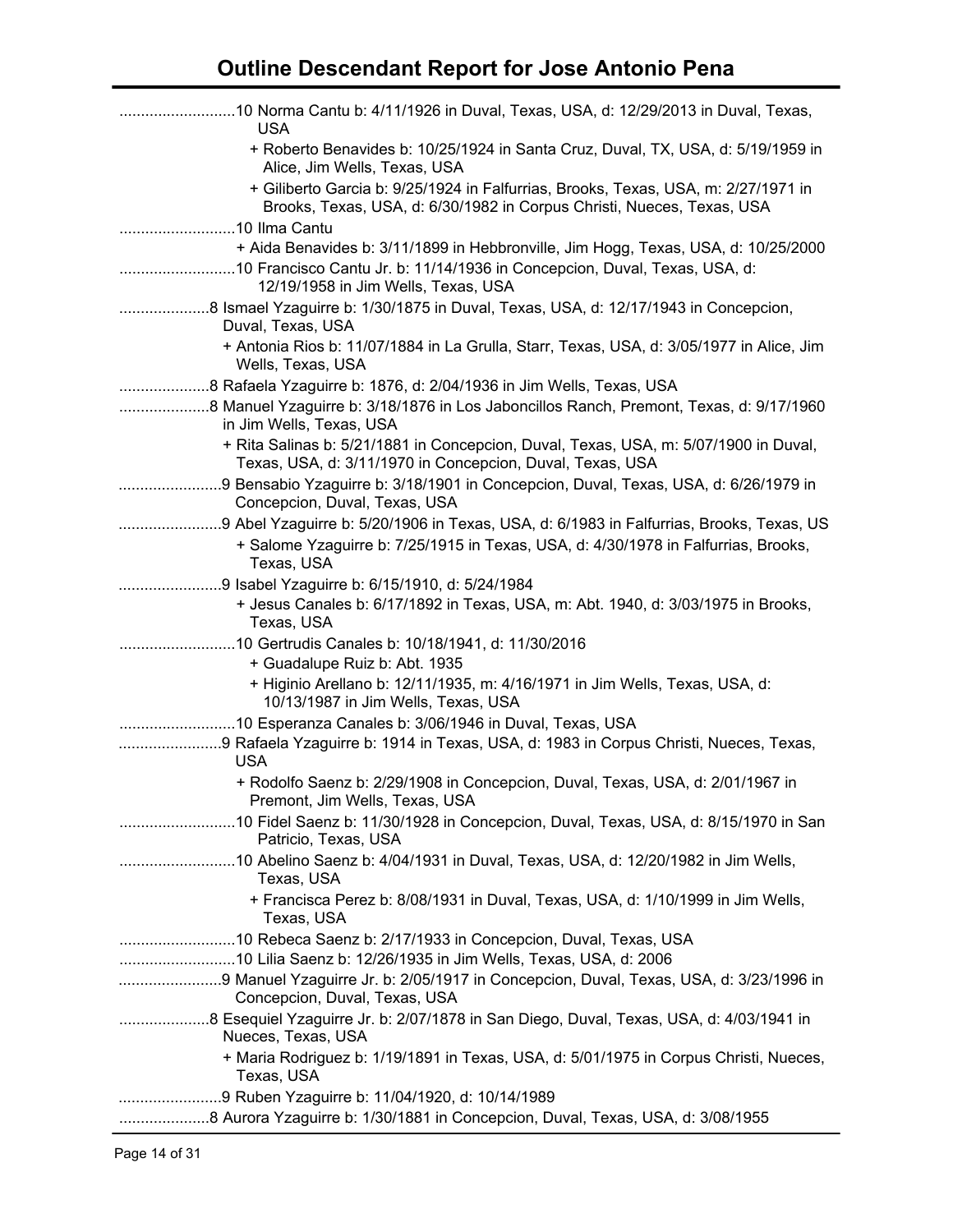| + Juan Salinas b: 6/23/1870 in Roma, Starr, Texas, USA, m: 6/22/1898 in Duval, Texas,<br>USA, d: 5/23/1960 in Texas, USA                  |
|-------------------------------------------------------------------------------------------------------------------------------------------|
| 9 Prudencia Salinas b: 4/1899, d: Unknown                                                                                                 |
| 9 Apolinar Salinas b: 10/30/1900 in Concepcion, Duval, Texas, USA, d: 10/24/1977 in                                                       |
| Premont, Jim Wells, Texas, USA                                                                                                            |
| + Santos Martinez                                                                                                                         |
|                                                                                                                                           |
| + Amando Garza b: 6/21/1928 in Brooks, Texas, USA, d: 6/20/2015                                                                           |
| 10 Alejo Salinas b: 7/17/1937 in Duval, Texas, USA, d: 12/06/2016                                                                         |
| + Ombelina Rivera b: 9/07/1941 in Duval, Texas, USA                                                                                       |
| 10 Emelda Salinas b: 12/05/1946 in Duval, Texas, USA                                                                                      |
| + Oscar Ozuna b: 9/25/1946 in Jim Wells, Texas, USA, m: 11/12/1966 in Jim Wells,                                                          |
| Texas, USA                                                                                                                                |
|                                                                                                                                           |
| 9 Zaragoza Salinas b: 2/16/1904 in Texas, USA, d: 5/29/1988 in Jim Wells, Texas, USA                                                      |
| + Carolina Ramirez b: 2/07/1913 in Duval, Texas, USA, d: 6/20/1949 in Ramirez,                                                            |
| Duval, Texas, USA                                                                                                                         |
| Christi, Nueces, Texas, USA                                                                                                               |
| + Gavino Navarro b: 4/23/1944, m: 3/10/1968 in Brooks, Texas, USA                                                                         |
| 9 Ezequiel Salinas b: 1910, d: Unknown                                                                                                    |
| + Manuela Martinez                                                                                                                        |
|                                                                                                                                           |
|                                                                                                                                           |
| + Francis David Magill Jr. b: 10/07/1943 in Monclair, New Jersey, m: 4/04/1981 in                                                         |
| Galveston, Texas, USA, d: 1/19/2014                                                                                                       |
| + Raul Salinas b: 11/08/1946 in Jim Wells, Texas, USA                                                                                     |
| + Felipe Munoz Jr. b: 10/07/1951, m: 10/14/2017<br>9 Isabel Salinas b: 1/04/1911 in Concepcion, Duval, Texas, USA, d: 8/11/1976 in Corpus |
| Christi, Nueces, Texas, USA                                                                                                               |
| 9 Maria Salinas b: 2/26/1913 in Concepcion, Duval, Texas, USA, d: 2/22/1976 in Corpus<br>Christi, Nueces, Texas, USA                      |
| + Esteban Soto                                                                                                                            |
| Jim Wells, Texas, USA                                                                                                                     |
| Christi, Nueces, Texas, USA                                                                                                               |
| 8 Candelaria Yzaguirre b: 2/02/1889, d: 12/08/1956<br>+ Antonio Villa b: 8/06/1875, d: 8/18/1963                                          |
| Christi, Nueces, Texas, USA                                                                                                               |
| + Martin Barrios b: 11/12/1922 in Clarkwood, Nueces, Texas, USA, d: 10/05/2015<br>9 Maria Luisa Villa b: 8/19/1925, d: 12/17/2008         |
| + Armando Flores b: 9/17/1921, d: 12/23/2007                                                                                              |
| + Petra Yzaguirre b: 1/23/1813 in Mier, Tamaulipas, Mexico, m: 11/30/1834, d: Unknown                                                     |
| 6 Domingo Pena                                                                                                                            |
| 6 Francisco Pena                                                                                                                          |
| + Conrada Resendez                                                                                                                        |
| 6 Petra Yzaguirre Pena                                                                                                                    |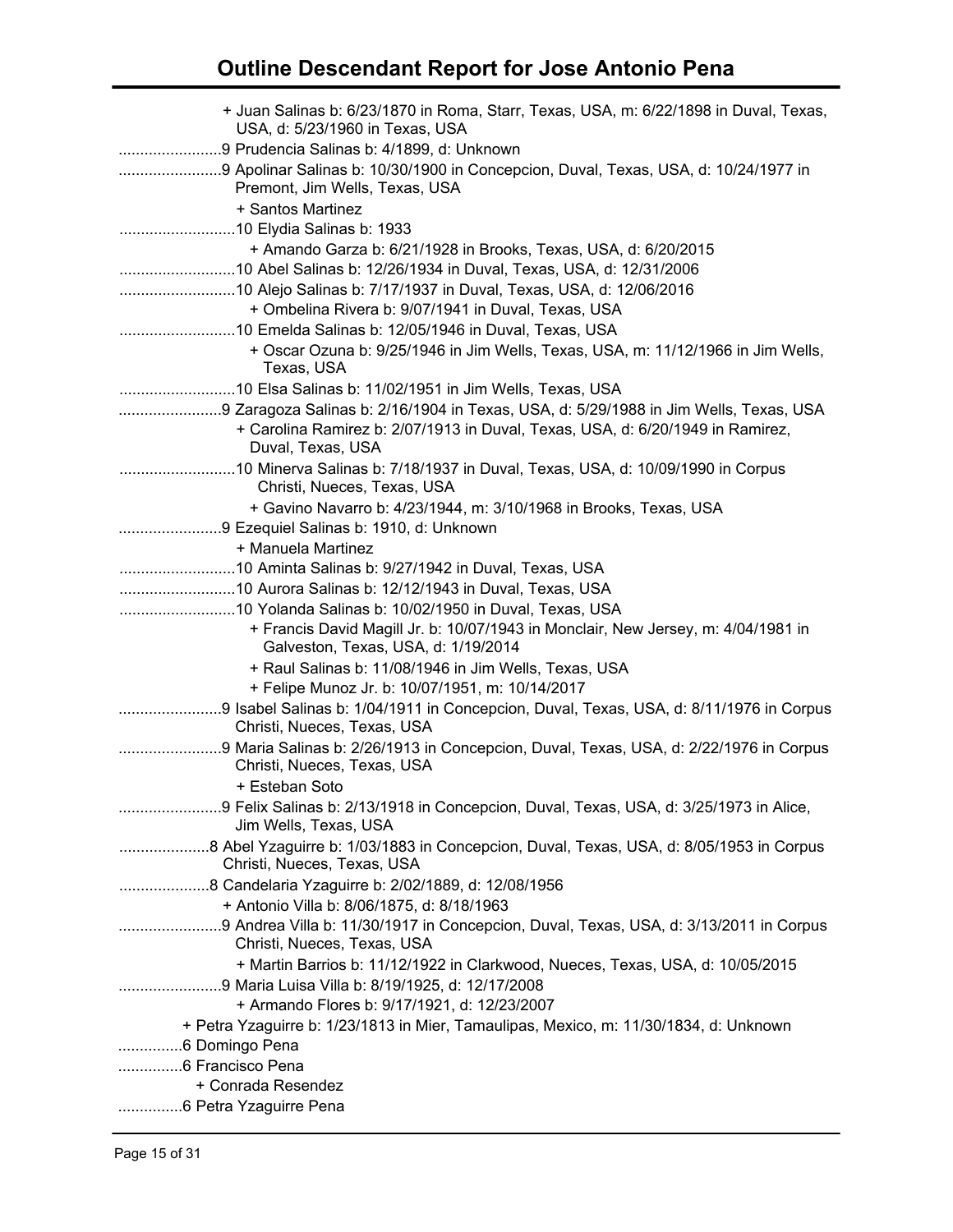| + Jose de Leon                                                                                                                                     |
|----------------------------------------------------------------------------------------------------------------------------------------------------|
| + Encarnacion Barrera Resendez m: 3/02/1857                                                                                                        |
| 6 Petra Resendez Pena b: 11/09/1858 in Mier, Tamaulipas, Mexico                                                                                    |
| 5 Francisco Roman Pena b: 3/18/1802 in Mier, Tamaulipas, Mexico, d: 11/11/1852 in Mier,<br>Tamaulipas, Mexico                                      |
| + Marta Garcia b: 8/11/1798 in Mier, Tamaulipas, Mexico, m: 11/12/1823 in Inmaculada<br>Concepcion, Mier, d: 8/20/1833 in Mier, Tamaulipas, Mexico |
| 6 Petra de la Cruz Pena b: Abt. 1829, d: 6/24/1830 in Mier, Tamaulipas, Mexico                                                                     |
| 6 Juan Bautista Pena b: Abt. 1831, d: Unknown                                                                                                      |
| + Manuela Saenz m: 8/31/1854 in Mier, Tamaulipas, Mexico                                                                                           |
| 7 Timoteo Pena b: Abt. 1856 in Mier, Tamaulipas, Mexico                                                                                            |
| 7 Marta Pena b: 3/1864, d: Unknown                                                                                                                 |
| + Zenon Pena b: 1857 in Mier, Tamaulipas, Mexico, d: 4/07/1928 in Camargo, Tamaulipas,<br>Mexico                                                   |
| 7 Severo Pena b: Abt. 1865 in Mier, Tamaulipas, Mexico, d: 5/10/1933 in Hebbronville, Jim<br>Hogg, Texas, USA                                      |
| + [unknown spouse]                                                                                                                                 |
| + David Carrillo b: 12/1896 in Texas, USA, d: 12/28/1980 in Nueces, Texas, USA                                                                     |
| Benavides, Duval, Texas, USA                                                                                                                       |
| + Evangelina Rebecca Garcia b: 1/16/1921 in Laredo, Webb, Texas, USA, d:<br>3/19/2000 in Benavides, Duval, Texas, USA                              |
| 9 Ramiro David Carrillo b: 12/29/1926 in Benavides, Duval, Texas, USA, d: 10/17/2012 in<br>Borjas Ranch, Duval, Texas                              |
| + Alma Caballero b: 1928                                                                                                                           |
| 9 Elma Carrillo                                                                                                                                    |
| + Julian Stockwell Jr. b: 12/13/1920 in San Diego, Duval, Texas, USA, d: 2/06/2013                                                                 |
|                                                                                                                                                    |
|                                                                                                                                                    |
|                                                                                                                                                    |
| 6 Jose de Jesus Pena d: 10/21/1838 in Mier, Tamaulipas, Mexico                                                                                     |
| + Faustina Pena b: Abt. 1818 in Mier, Tamaulipas, Mexico, m: 11/05/1834 in Mier, Tamaulipas,<br>Mexico, d: 4/10/1882                               |
| 6 Rafael Pena b: 10/23/1835 in Mier, Tamaulipas, Mexico, d: Unknown                                                                                |
| + Maria de los Angeles Yzaguirre m: 5/09/1855 in Inmaculada Concepcion, Mier                                                                       |
| 7 Martina Pena b: 1/30/1860 in Mier, Tamaulipas, Mexico, d: 10/19/1943 in Hebbronville, Jim<br>.<br>Hogg, Texas, USA                               |
| + Gregorio Munoz b: 1850, d: 1897                                                                                                                  |
| Jim Hogg, Texas, USA                                                                                                                               |
| + Eugenio Damaso Benavides b: 12/11/1884 in Benavides, Duval, Texas, USA, d:<br>3/21/1962 in Laredo, Webb, Texas, USA                              |
| + Jose Tomas Barrera b: 3/07/1864 in Mier, Tamaulipas, Mexico, d: 4/02/1934 in<br>Hebbronville, Jim Hogg, Texas, USA                               |
| 6 Florencio Severo Pena b: 11/01/1837 in Mier, Tamaulipas, Mexico, d: 7/24/1840 in Mier,<br>Tamaulipas, Mexico                                     |
| 6 Francisco Apolonio Pena b: 2/28/1843 in Mier, Tamaulipas, Mexico, d: Unknown                                                                     |
| + Margarita Benavides m: 7/14/1862 in Mier, Tamaulipas, Mexico                                                                                     |
| 7 Margarita Pena b: 2/05/1876 in Mier, Tamaulipas, Mexico, d: 7/01/1949 in Laredo, Webb,<br>Texas, USA                                             |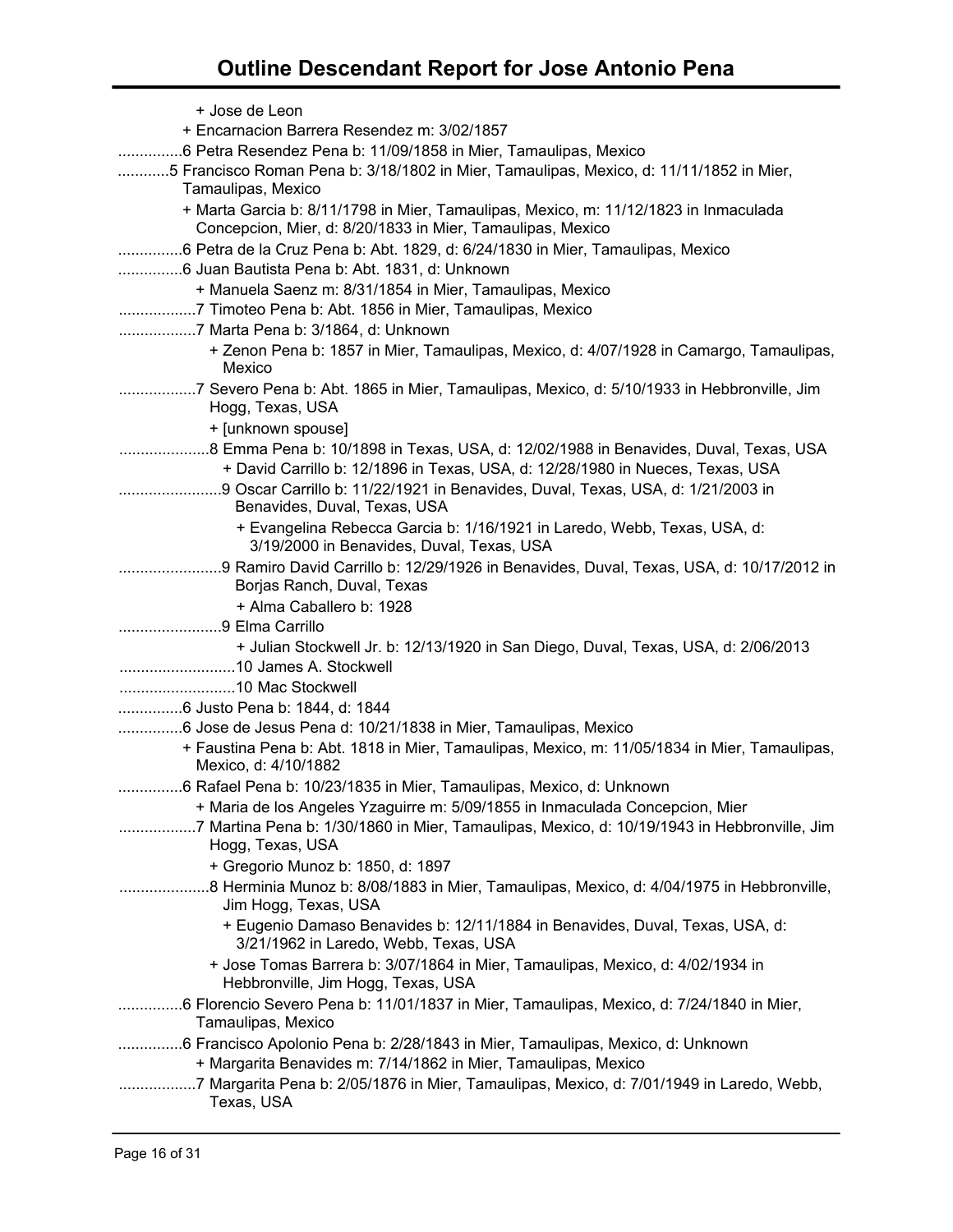| + Sixto Esteban Garcia Jr. b: 8/03/1878 in Starr, Texas, USA, d: 1/15/1944 in Hebbronville,<br>Jim Hogg, Texas, USA                                                               |
|-----------------------------------------------------------------------------------------------------------------------------------------------------------------------------------|
| 6 Timoteo Pena b: 8/22/1844 in Mier, Tamaulipas, Mexico, d: 7/21/1923 in Hebbronville, Jim<br>Hogg, Texas, USA                                                                    |
| 6 Dionicio Pena b: 8/22/1844 in Mexico, d: 7/21/1923 in Hebbronville, Jim Hogg, Texas, USA                                                                                        |
| + Guadalupe Garcia b: Abt. 1847 in Tamaulipas, Mexico, d: 1/25/1928 in Hebbronville, Jim<br>Hogg, Texas, USA                                                                      |
| 7 Narciso Pena b: 10/29/1867 in Mexico, d: 4/07/1922 in Hebbronville, Jim Hogg, Texas,<br><b>USA</b>                                                                              |
| + Maria Benavides b: 12/11/1870 in San Diego, Duval, Texas, USA, d: 8/23/1958 in<br>Benavides, Duval, Texas, USA                                                                  |
| 7 Rosenda Pena b: 3/01/1873, d: 6/23/1906                                                                                                                                         |
| + Sixto Esteban Garcia Jr. b: 8/03/1878 in Starr, Texas, USA, d: 1/15/1944 in Hebbronville,<br>Jim Hogg, Texas, USA                                                               |
| 6 Florentino Pena b: Abt. 1847                                                                                                                                                    |
| + Catalina Hinojosa b: 1847 in Mexico, m: 1867, d: 6/28/1938 in Jim Hogg, Texas, USA<br>7 Teofila Pena b: 1/1872 in Texas, USA, d: 3/13/1954 in Hebbronville, Jim Hogg, Texas, US |
| + Nicolas Benavides b: 8/29/1871 in Roma, Starr, Texas, USA, d: 1/31/1957 in Alice, Jim<br>Wells, Texas, USA                                                                      |
| 8 Aida Benavides b: 3/11/1899 in Hebbronville, Jim Hogg, Texas, USA, d: 10/25/2000                                                                                                |
| + Inocente Perez b: 2/10/1892 in Concepcion, Duval, Texas, USA, d: 12/08/1929 in Jim<br>Hogg, Texas, USA                                                                          |
| 9 Aida Minerva Perez b: 7/05/1923 in Alice, Jim Wells, Texas, USA, d: 7/25/2016 in San                                                                                            |
| Diego, Duval, Texas, USA                                                                                                                                                          |
| + Gilberto Guerra b: 12/28/1917 in Brooks, Texas, USA, m: 6/08/1941 in Brooks,<br>Texas, USA, d: 7/05/1955 in Brooks, Texas, USA                                                  |
|                                                                                                                                                                                   |
| + Arturo Barrera b: 2/25/1942 in Duval, Texas, USA, m: 1/12/1991 in Kleberg, Texas,<br><b>USA</b>                                                                                 |
| 10 Itza Rubi Guerra b: 10/15/1946 in Brooks, Texas, USA                                                                                                                           |
| 10 Patricia Ann Guerra b: 12/28/1951 in Nueces, Texas, USA                                                                                                                        |
| + Rafael Gerardo Garcia Jr. b: 1/20/1920, d: 10/11/2012 in Alice, Jim Wells, Texas,<br><b>USA</b>                                                                                 |
| 10 Roxanne Marie Garcia b: 1/30/1959 in Nueces, Texas, USA                                                                                                                        |
| 10 Rafael Gerardo Garcia III b: 9/29/1959 in Texas, USA, d: 9/30/1959 in Corpus<br>Christi, Nueces, Texas, USA                                                                    |
| 9 Elma Gloria Perez b: 3/22/1925, d: 8/21/2018                                                                                                                                    |
| + Jose Israel Saenz b: 11/02/1922 in Duval, Texas, USA, d: 9/30/2011                                                                                                              |
|                                                                                                                                                                                   |
|                                                                                                                                                                                   |
|                                                                                                                                                                                   |
| 9 Isabel Rosa Perez b: 5/23/1927 in Hebbronville, Jim Hogg, Texas, USA, d: 1/06/2010                                                                                              |
| in San Antonio, Bexar, Texas, USA                                                                                                                                                 |
| + Hugo Rene Richer                                                                                                                                                                |
| 9 Alejo Perez b: 8/29/1929 in Hebbronville, Jim Hogg, Texas, USA, d: Unknown                                                                                                      |
| + Francisco Cantu b: 6/26/1892 in Concepcion, Duval, Texas, USA, d: 2/02/1953 in Alice,<br>Jim Wells, Texas, USA                                                                  |
| 9 Francisco Cantu Jr. b: 11/14/1936 in Concepcion, Duval, Texas, USA, d: 12/19/1958 in<br>Jim Wells, Texas, USA                                                                   |
| 6 Nazario Pena b: Abt. 1850 in Mier, Tamaulipas, Mexico                                                                                                                           |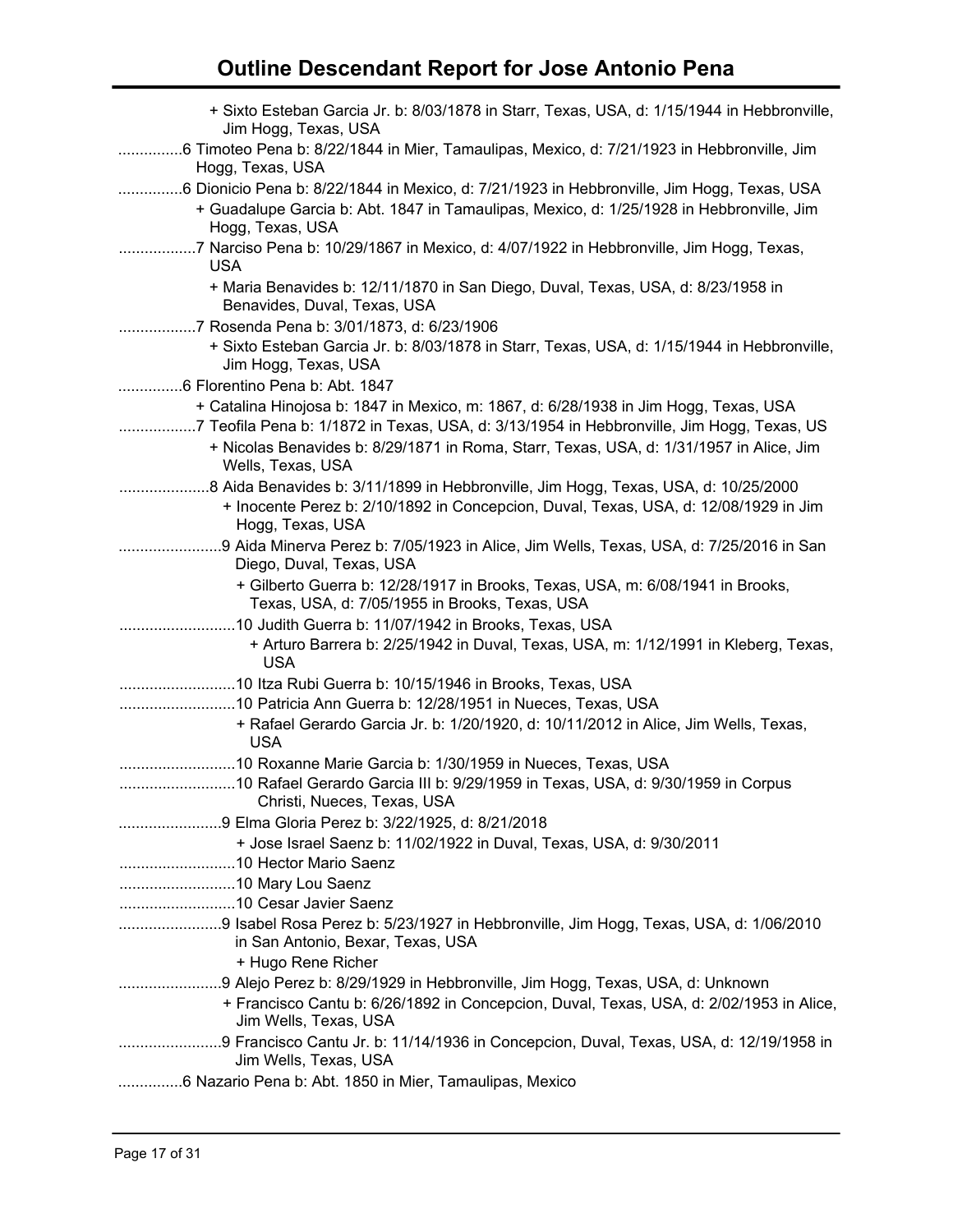| 6 Pilar de Jesus Pena b: 10/12/1850 in Mier, Tamaulipas, Mexico, d: 8/31/1923 in Falfurrias,<br>Brooks, Texas, USA                                           |
|--------------------------------------------------------------------------------------------------------------------------------------------------------------|
| + Manuel Gutierrez b: 6/17/1848 in Mier, Tamaulipas, Mexico, m: 8/11/1871 in Mier,<br>Tamaulipas, Mexico, d: Bef. 1889                                       |
| 7 Cruz Gutierrez b: 5/01/1869 in Mier, Tamaulipas, Mexico, d: 1/06/1937 in Corpus Christi,<br>Nueces, Texas, USA                                             |
| + Rosa Crixell b: 11/28/1874 in Corpus Christi, Nueces, Texas, USA, d: 1/01/1954 in<br>Corpus Christi, Nueces, Texas, USA                                    |
| 8 Cruz Gutierrez II b: 10/26/1896 in Rockport, Aransas, Texas, USA, d: 2/04/1952 in<br>Corpus Christi, Nueces, Texas, USA                                    |
| + Angela Mircovich b: 5/12/1895 in Corpus Christi, Nueces, Texas, USA, d: 7/13/1958 in<br>Corpus Christi, Nueces, Texas, USA                                 |
| 9 Robert Albert Gutierrez b: 11/07/1920 in Corpus Christi, Nueces, Texas, USA, d:<br>11/23/2012 in Corpus Christi, Nueces, Texas, USA                        |
| + Esperanza Cantu b: 1/09/1921, m: 7/31/1942 in Nueces, Texas, USA, d: 3/27/2005 in<br>Corpus Christi, Nueces, Texas, USA                                    |
|                                                                                                                                                              |
| + Gilberto Cantu b: 2/23/1914 in Villaldama, Nuevo Leon, Mexico, m: 4/18/1948 in<br>Nueces, Texas, USA, d: 7/18/2001 in Corpus Christi, Nueces, Texas, USA   |
|                                                                                                                                                              |
|                                                                                                                                                              |
| 7 Antonio Felix Gutierrez b: 1872                                                                                                                            |
| 7 Maria Gutierrez b: 2/14/1874 in Mier, Tamaulipas, Mexico, d: 1932 in Brooks, Texas, USA                                                                    |
| + Amado de la Garza b: 9/13/1867 in Concepcion, Duval, Texas, USA, m: 9/13/1889 in<br>Hebbronville, Jim Hogg, Texas, USA, d: 3/10/1943 in Brooks, Texas, USA |
|                                                                                                                                                              |
|                                                                                                                                                              |
|                                                                                                                                                              |
| + Celia Williams b: 10/23/1903, m: 1/17/1938, d: 5/26/1978                                                                                                   |
|                                                                                                                                                              |
| 8 Lucinda de la Garza b: 10/1899                                                                                                                             |
|                                                                                                                                                              |
| 8 Rodolfo Amado de la Garza b: Abt. 1909, d: 2/03/1989 in Bexar, Texas, USA                                                                                  |
| 7 Maria del Pilar Gutierrez b: 1876                                                                                                                          |
| + Francisco Guerra Barrera                                                                                                                                   |
| 7 Pilar Gutierrez b: 1/21/1876 in Mier, Tamaulipas, Mexico, d: 7/23/1944 in Hebbronville, Jim                                                                |
| Hogg, Texas, USA                                                                                                                                             |
| + Francisco Guerra Sr. b: 2/1865 in Mexico, m: 7/05/1891 in Duval, Texas, USA, d:<br>Unknown                                                                 |
|                                                                                                                                                              |
| + Fermin Canales b: 1882, d: 2/26/1939 in Sejita, Duval, Texas, USA                                                                                          |
| 9 Fidel Canales b: 8/31/1908 in Texas, USA, d: 9/14/1969 in Potter, Texas, USA                                                                               |
| 9 Celestino Canales b: Abt. 1915, d: Unknown                                                                                                                 |
| 9 Servando Canales b: Abt. 1924 in Texas, USA, d: Unknown                                                                                                    |
|                                                                                                                                                              |
| 8 Francisco Guerra Jr. b: 12/04/1900 in Hebbronville, Jim Hogg, Texas, USA, d:                                                                               |
| 10/25/1956 in Hebbronville, Jim Hogg, Texas, USA                                                                                                             |
|                                                                                                                                                              |
|                                                                                                                                                              |
| 7 Faustina Gutierrez b: 1878                                                                                                                                 |
| 7 Manuela Gutierrez b: 1879                                                                                                                                  |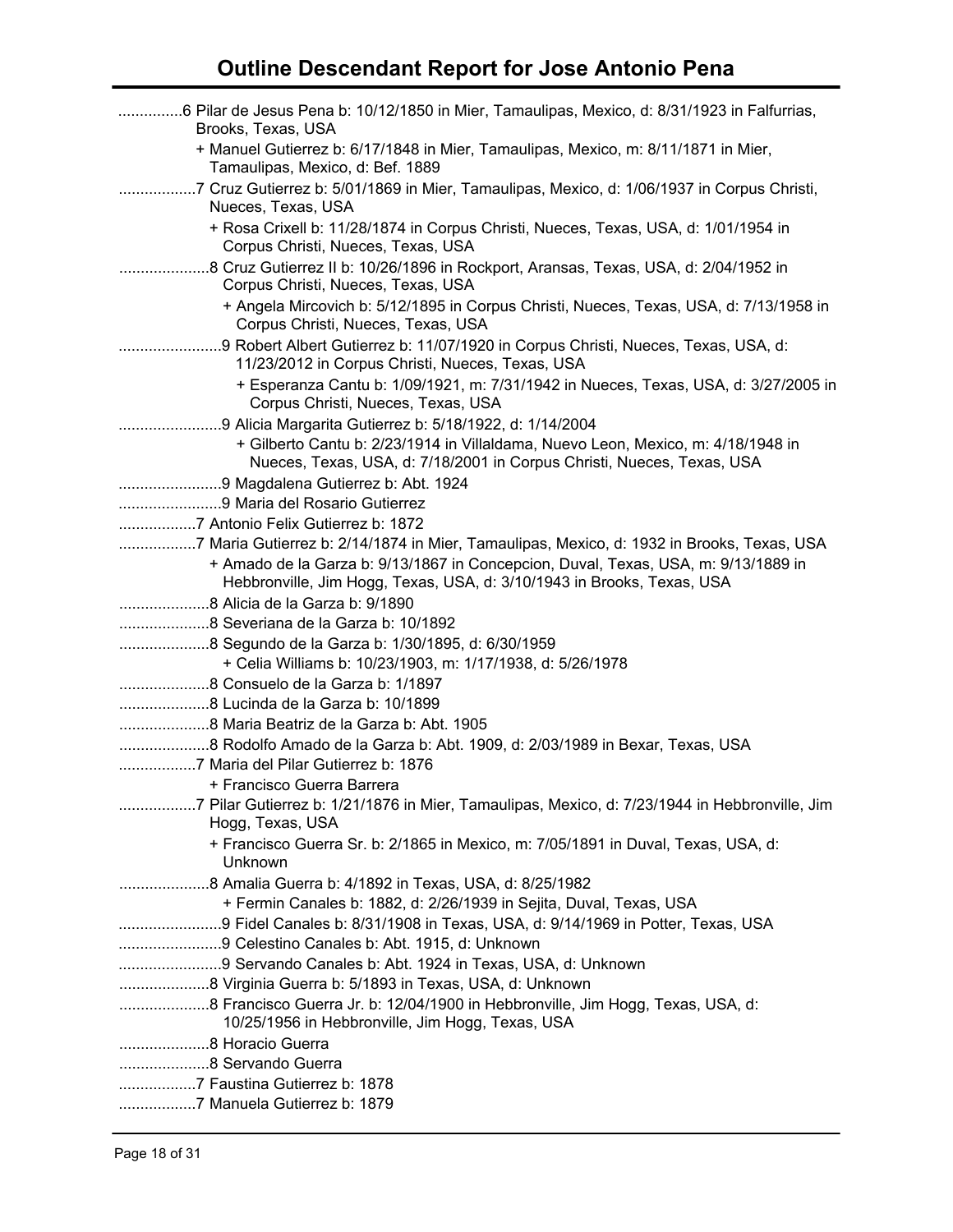| 5 Antonia Pena b: 1809                                                                                                                            |
|---------------------------------------------------------------------------------------------------------------------------------------------------|
| 5 Elena Pena b: 11/14/1813 in Mier, Tamaulipas, Mexico, d: 8/26/1857 in Mier, Tamaulipas,<br>Mexico                                               |
| + Rafael Apolonio Saenz b: 4/19/1807 in Mier, Tamaulipas, Mexico, d: 12/11/1857 in Mier,<br>Tamaulipas, Mexico                                    |
| 6 Teodora Saenz b: 4/12/1835 in Mier, Tamaulipas, Mexico, d: Unknown in Mier, Tamaulipas,<br>Mexico                                               |
| + Jose Jesus Hinojosa b: 1816 in Mier, Tamaulipas, Mexico, m: 10/08/1849 in Mier,<br>Tamaulipas, Mexico, d: 2/25/1908 in Mier, Tamaulipas, Mexico |
| 7 Jose Juan Manuel Hinojosa b: 1850                                                                                                               |
| 7 Maria Concepcion Hinojosa b: 11/1852 in Mier, Tamaulipas, Mexico, d: 6/22/1934 in<br>Laredo, Webb, Texas, USA                                   |
| + Dario Hinojjosa                                                                                                                                 |
| 7 Jose Sostenes Hinojosa b: 8/19/1856 in Nuevo Leon, Mexico, d: 11/16/1939 in Mier,<br>Tamaulipas, Mexico                                         |
| + Francisca Garcia b: 1862, d: Unknown                                                                                                            |
| 7 Jose Anastacio Hinojosa b: 1857 in Mexico, d: 2/07/1934 in Brooks, Texas, USA                                                                   |
| 7 Anastacio Hinojosa b: 3/30/1857 in Roma, Starr, Texas, USA, d: 3/06/1952 in Premont, Jim<br>Wells, Texas, USA                                   |
| + Francisca Garcia b: 6/17/1856 in Mexico, d: Unknown                                                                                             |
| 8 Eulogio Hinojosa Sr. b: 11/03/1877 in Mexico, d: 4/12/1960 in Falfurrias, Brooks, Texas,<br><b>USA</b>                                          |
| Jim Wells, Texas, USA                                                                                                                             |
| + Jose Maria Pena b: 8/30/1878 in Mier, Tamaulipas, Mexico, d: 10/02/1936 in Brooks,<br>Texas, USA                                                |
|                                                                                                                                                   |
| 9 Samuel Santos Pena b: 8/26/1908, d: 3/22/1988 in Bexar, Texas, USA                                                                              |
| + Rosenda Garcia b: 10/22/1911, d: 4/15/1999                                                                                                      |
| 10 Samuel Pena b: 8/24/1943 in Brooks, Texas, USA, d: 6/27/2004                                                                                   |
| 10 Maria Estela Pena b: 10/23/1945 in Brooks, Texas, USA                                                                                          |
| + Alvaro Garcia Jr. b: 1944, m: 8/03/1968 in Bexar, Texas, USA                                                                                    |
| 10 Juana Maria Pena b: 2/28/1951 in Brooks, Texas, USA                                                                                            |
| 9 Candelaria Pena b: 2/02/1910, d: 4/09/1984                                                                                                      |
| + Luciano Maldonado b: 2/06/1910, d: 2/11/1993                                                                                                    |
| Antonio, Bexar, Texas, USA                                                                                                                        |
| + Diamantina Vera b: 6/23/1940 in Duval, Texas, USA, m: 1958                                                                                      |
|                                                                                                                                                   |
|                                                                                                                                                   |
| + Arnoldo Garcia b: 2/27/1938, m: 2/08/1964                                                                                                       |
|                                                                                                                                                   |
|                                                                                                                                                   |
|                                                                                                                                                   |
| Texas, USA                                                                                                                                        |
| + Homero Canales b: 1913 in Texas, USA, d: Unknown in Texas, USA                                                                                  |
| <b>USA</b>                                                                                                                                        |
| + Irma Garcia<br>9 Yrineo Pena b: 11/14/1919 in Falfurrias, Brooks, Texas, USA, d: 12/02/2007 in                                                  |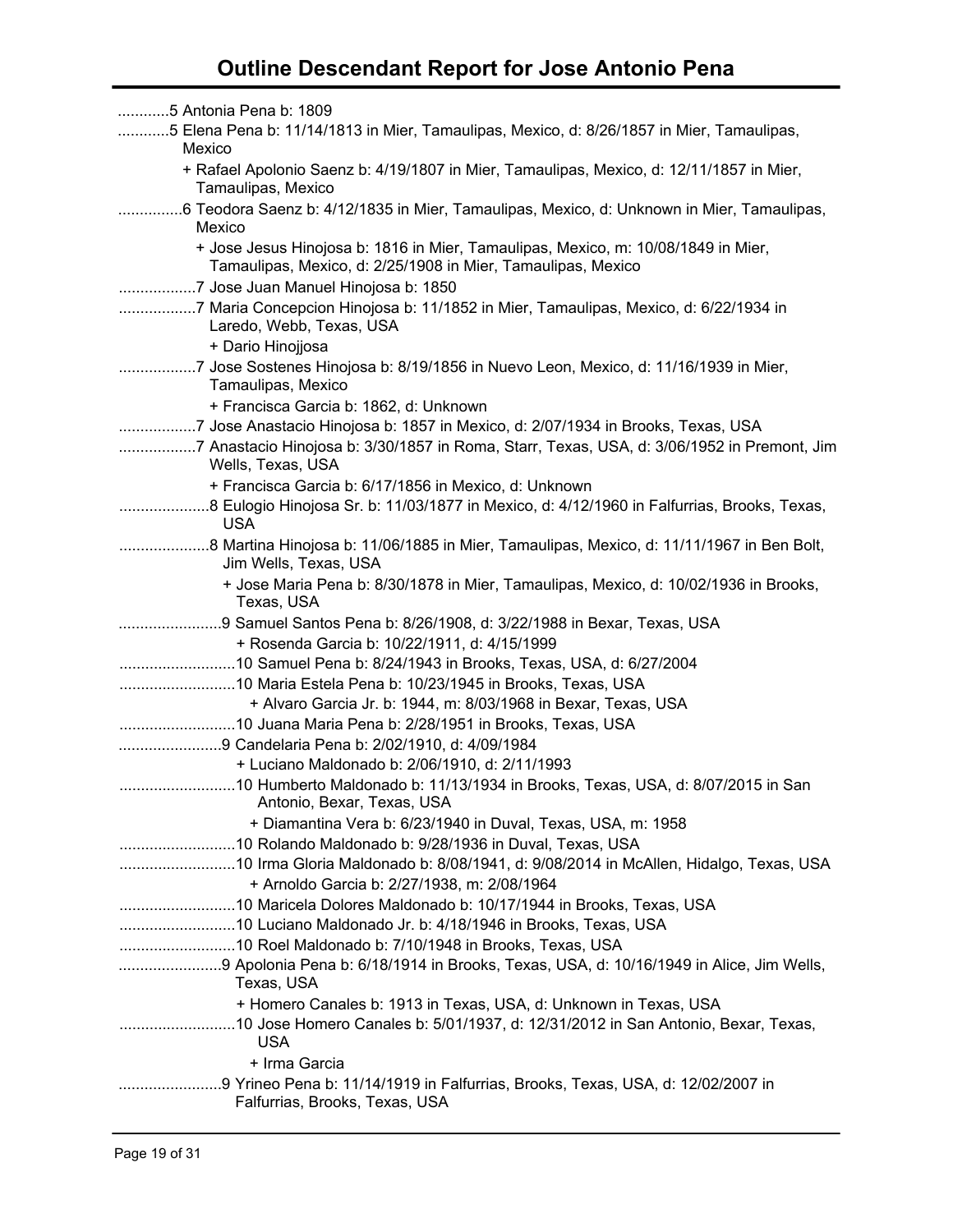| + Dalia Garcia b: 10/17/1931 in Brooks, Texas, USA, m: 10/18/1950 in Brooks, Texas,                                                      |
|------------------------------------------------------------------------------------------------------------------------------------------|
| USA, d: 8/12/1970 in Corpus Christi, Nueces, Texas, USA                                                                                  |
| 10 Pamela Pena b: 11/11/1951 in Brooks, Texas, USA                                                                                       |
| + George Naranjo b: 9/25/1949, m: 11/24/1973 in Brooks, Texas, USA                                                                       |
| Travis, Texas, USA                                                                                                                       |
| 10 Alonzo Rafael Pena b: 2/10/1955 in Brooks, Texas, USA, d: 1/11/2019<br>+ Magda Elia Gomez m: 8/15/1981 in Jim Wells, Texas, USA       |
| 10 Daniel Roberto Pena b: 12/11/1956 in Brooks, Texas, USA                                                                               |
| 10 Celinda Anna Pena b: 3/19/1958 in Brooks, Texas, USA, d: 10/30/2003 in Dripping<br>Springs, Hays, Texas, USA                          |
| + Maria Luz Hinojosa b: 12/14/1926 in Corpus Christi, Nueces, Texas, USA, m:<br>11/21/1979 in Brooks, Texas, USA, d: 9/22/2012           |
|                                                                                                                                          |
| + Gustavo Galindo b: 5/12/1921 in Texas, USA, m: 7/09/1945 in Brooks, Texas, USA,<br>d: 12/03/1982 in Corpus Christi, Nueces, Texas, USA |
|                                                                                                                                          |
| + Roel Longoria                                                                                                                          |
|                                                                                                                                          |
| + Oscar Garcia b: 3/23/1947, m: 8/29/1970                                                                                                |
| 9 Martina Pena b: 10/21/1926 in Brooks, Texas, USA                                                                                       |
| + Rene Garcia b: 1927, m: 11/23/1947 in Jim Wells, Texas, USA, d: 8/23/2013 in Ben<br>Bolt, Jim Wells, Texas, USA                        |
|                                                                                                                                          |
|                                                                                                                                          |
|                                                                                                                                          |
|                                                                                                                                          |
|                                                                                                                                          |
| 10 Jose Maria Garcia b: 11/26/1962 in Jim Wells, Texas, USA                                                                              |
| Texas, USA                                                                                                                               |
| + Jorge Rosas b: 4/22/1885 in Brooks, Texas, USA, d: 6/23/1969 in Brooks, Texas, USA                                                     |
| 9 Eutimio Rosas b: 9/08/1911, d: 11/26/2002                                                                                              |
| 9 Emilio Rosas b: 1913, d: 1/10/1988                                                                                                     |
| and the Amelia Garcia                                                                                                                    |
| 9 Ernesto Rosas b: 10/16/1915 in Starr, Texas, USA, d: 8/20/1999 in Falfurrias, Brooks,<br>Texas, USA                                    |
| + Carlota Contreras b: 4/24/1915 in Starr, Texas, USA, d: 1/03/2004 in Falfurrias,<br>Brooks, Texas, USA                                 |
|                                                                                                                                          |
|                                                                                                                                          |
| 9 Estefana Rosas b: 1919, d: 9/16/2008                                                                                                   |
| 9 Eliseo Rosas b: 2/10/1920 in Texas, USA, d: 1/13/1981 in Falfurrias, Brooks, Texas,<br><b>USA</b>                                      |
| + Elsa Guerra                                                                                                                            |
| + Sylvia Molina                                                                                                                          |
| 9 Hiliberto Rosas b: 3/16/1922, d: 8/15/2000                                                                                             |
| + Lydia Silvas                                                                                                                           |
|                                                                                                                                          |
|                                                                                                                                          |
|                                                                                                                                          |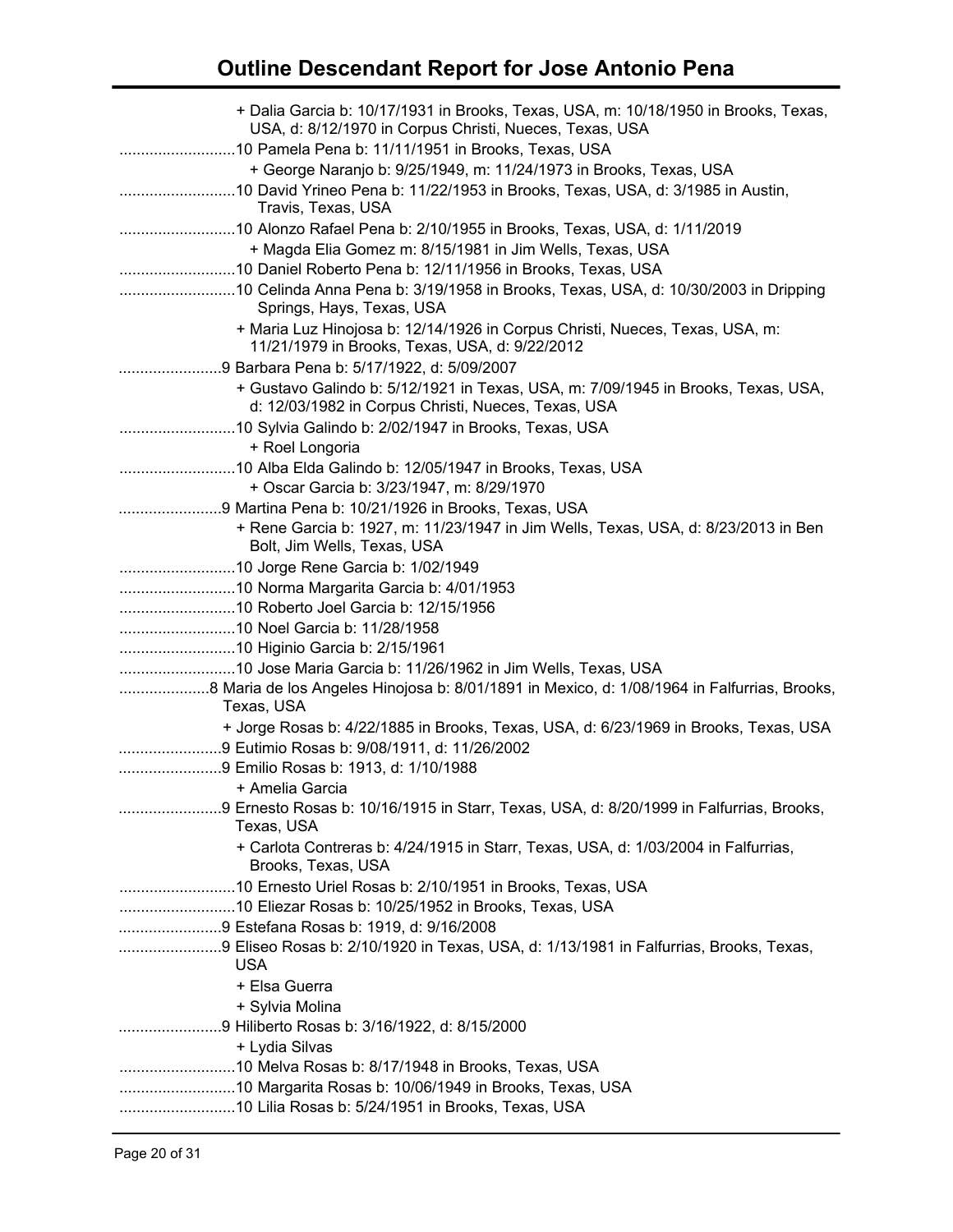| 9 Evangelina Rosas b: Abt. 1924, d: 10/04/2011                                                              |
|-------------------------------------------------------------------------------------------------------------|
| 9 Elida Rosas b: 4/18/1927 in Texas, USA, d: 11/17/1997 in Falfurrias, Brooks, Texas,<br><b>USA</b>         |
| + Juan Baldemar Trevino b: 6/24/1927 in Brooks, Texas, USA, d: 3/08/2004 in Alice,<br>Jim Wells, Texas, USA |
|                                                                                                             |
|                                                                                                             |
|                                                                                                             |
| + ? Colunga                                                                                                 |
|                                                                                                             |
| 9 Enrique Jorge Rosas b: 4/22/1929, d: 9/15/1998 in Brooks, Texas, USA                                      |
| + Celia Molina b: 3/15/1949, m: 9/20/1969                                                                   |
|                                                                                                             |
| + Anita Marie Hinojosa                                                                                      |
|                                                                                                             |
| + Roberto Ramirez III                                                                                       |
|                                                                                                             |
| + Elma Herlinda Rodriguez                                                                                   |
|                                                                                                             |
|                                                                                                             |
| + Genoveva Ramirez b: 6/27/1931 in Jim Wells, Texas, USA                                                    |
|                                                                                                             |
|                                                                                                             |
| + Diana Melisa Garcia b: 6/22/1965 in Kleberg, Texas, USA, m: 3/12/1988 in Brooks,                          |
| Texas, USA, d: 3/25/2003                                                                                    |
|                                                                                                             |
|                                                                                                             |
| + Hermelinda V. Garza b: 10/20/1940                                                                         |
|                                                                                                             |
| 9 Maria Eva Rosas                                                                                           |
| + Juana Recio b: 1870 in Agualeguas, Nuevo Leon, Mexico, m: 4/22/1895 in Duval, Texas,<br>USA, d: Unknown   |
|                                                                                                             |
| 8 Jesusa Hinojosa b: 4/1897, d: 2/03/1973 in Jim Wells, Texas, USA                                          |
| + ? Jasso                                                                                                   |
| 9 Felipe Jasso                                                                                              |
| + Catarina Lopez b: 3/09/1902, d: 12/20/1975                                                                |
|                                                                                                             |
| + Arturo Recio b: 3/26/1906 in Duval, Texas, USA, d: 9/02/1969 in Brooks, Texas, USA                        |
| Texas, USA                                                                                                  |
|                                                                                                             |
| 8 Lucinda Hinojosa b: Abt. 1903, d: 1/28/1973 in Bexar, Texas, USA                                          |
| 8 Santos Hinojosa b: 3/10/1905, d: 2/26/1936                                                                |
|                                                                                                             |
| + Gabriel Hinojosa Jr. b: 1898, d: 1943                                                                     |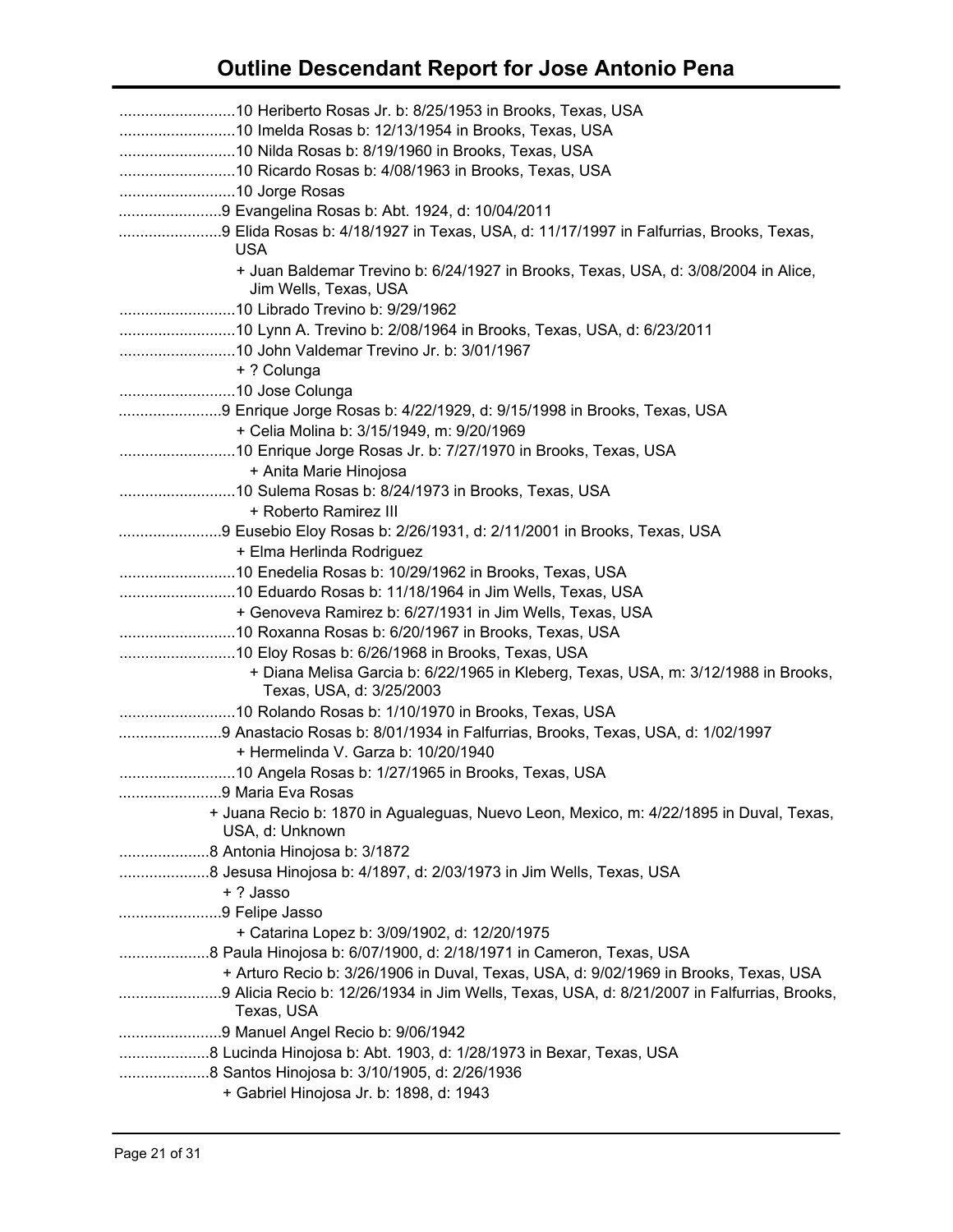| Texas, USA                                                                                                           |  |
|----------------------------------------------------------------------------------------------------------------------|--|
| 9 Domitila Hinojosa b: 8/20/1935, d: 3/08/1950 in San Diego, Duval, Texas, USA                                       |  |
| 8 Ricardo Hinojosa b: 4/03/1907 in San Diego, Duval, Texas, USA, d: 12/28/1963 in                                    |  |
| Premont, Jim Wells, Texas, USA                                                                                       |  |
| + Maria Ruiz d: 11/30/1995                                                                                           |  |
| 9 Ricardo Hinojosa b: 8/18/1931, d: 8/31/2015                                                                        |  |
| + Anita Ojeda                                                                                                        |  |
|                                                                                                                      |  |
|                                                                                                                      |  |
|                                                                                                                      |  |
|                                                                                                                      |  |
| Premont, Jim Wells, Texas, USA                                                                                       |  |
| 9 Jose Hinojosa b: 3/19/1935 in Jim Wells, Texas, USA                                                                |  |
|                                                                                                                      |  |
| + Evangelina Martinez b: 2/19/1945, m: 8/20/1966                                                                     |  |
|                                                                                                                      |  |
|                                                                                                                      |  |
|                                                                                                                      |  |
| 8 Octavio Hinojosa b: Abt. 1910                                                                                      |  |
| 8 Jose Hinojosa b: 10/08/1911, d: 4/1984                                                                             |  |
| 7 Cleofas Hinojosa b: 4/09/1859 in Mier, Tamaulipas, Mexico, d: 3/24/1933 in Brooks, Texas,                          |  |
| <b>USA</b>                                                                                                           |  |
| + Juliana Saenz b: 2/1867 in Mexico, d: Unknown                                                                      |  |
|                                                                                                                      |  |
|                                                                                                                      |  |
| Hebbronville, Jim Hogg, Texas, USA                                                                                   |  |
| + Trinidad Pena b: 5/21/1891 in Brooks, Texas, USA, d: 11/18/1953 in Hebbronville, Jim                               |  |
| Hogg, Texas, USA                                                                                                     |  |
| Wells, Texas, USA                                                                                                    |  |
|                                                                                                                      |  |
| 8 Felipe Hinojosa b: 5/01/1896 in Mier, Tamaulipas, Mexico, d: 3/15/1962 in Mier,                                    |  |
| Tamaulipas, Mexico                                                                                                   |  |
| + Juvencia Garza m: 3/20/1920 in Mier, Tamaulipas, Mexico                                                            |  |
| 9 Leonel Hinojosa b: 12/24/1922 in Mexico, d: 11/07/1955 in Corpus Christi, Nueces,                                  |  |
| Texas, USA                                                                                                           |  |
| 9 Cleofas Hinojosa b: 2/04/1924 in Palo Blanco Ranch, Falfurrias, Texas, d: 12/21/2011<br>in Kleberg, Texas, USA     |  |
| + Guadalupe Quintanilla b: 3/26/1930 in Jim Wells, Texas, USA, d: 6/28/2011 in<br>Corpus Christi, Nueces, Texas, USA |  |
| 10 Maria Elena Hinojosa b: 12/18/1951 in Jim Wells, Texas, USA                                                       |  |
| + Avelino de Leon b: 1949, m: 10/23/1971 in Brooks, Texas, USA                                                       |  |
| + Jesus Jaime Vera b: 9/23/1958 in Brooks, Texas, USA, m: 2/14/2001 in Jim Wells,<br>Texas, USA                      |  |
|                                                                                                                      |  |
|                                                                                                                      |  |
|                                                                                                                      |  |
| + Melissa Lou Winslett b: 10/28/1960 in Henderson, Texas, USA, m: 7/02/1988 in                                       |  |
| Kleberg, Texas, USA                                                                                                  |  |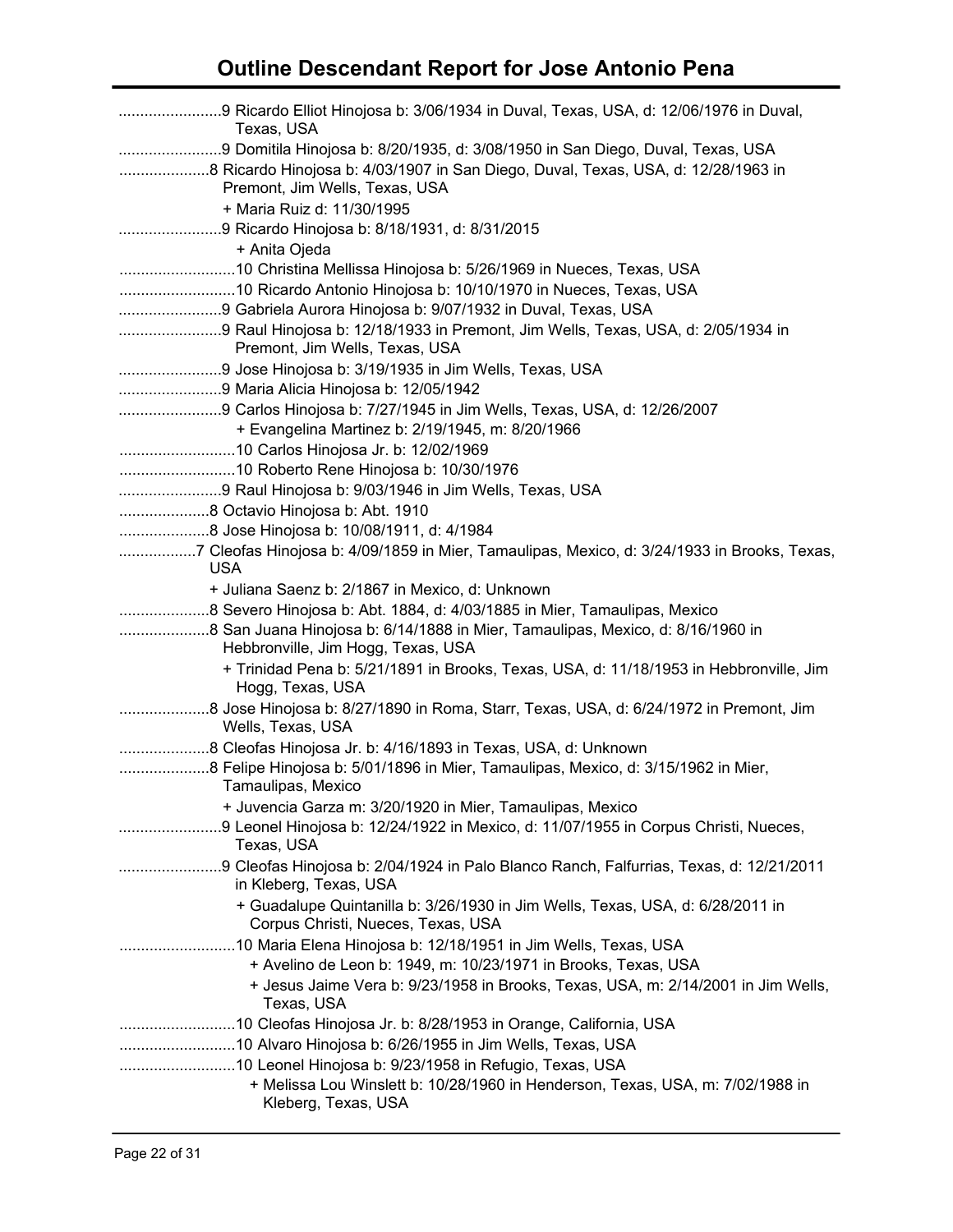| + Margo Yvonne Villanueva b: 9/19/1969 in Brooks, Texas, USA, m: 9/15/1990 in Jim<br>Wells, Texas, USA                                                       |
|--------------------------------------------------------------------------------------------------------------------------------------------------------------|
| + Rebecca Lee Fewox b: 1/01/1962 in Brooks, Texas, USA                                                                                                       |
|                                                                                                                                                              |
|                                                                                                                                                              |
| 9 Juliana G. Hinojosa b: 2/28/1928                                                                                                                           |
| + Ramon Saenz                                                                                                                                                |
|                                                                                                                                                              |
| + Mae Williams b: 5/09/1959 in Brooks, Texas, USA, m: 12/03/1977 in Brooks,                                                                                  |
| Texas, USA                                                                                                                                                   |
|                                                                                                                                                              |
| 9 Raquel Hinojosa                                                                                                                                            |
| 9 Emma Hinojosa                                                                                                                                              |
| 9 Alicia Hinojosa                                                                                                                                            |
| 9 Rebeca Hinojosa                                                                                                                                            |
| Hogg, Texas, USA                                                                                                                                             |
| 8 Jesus Hinojosa b: 1902, d: 1975                                                                                                                            |
| 7 Maria Juana Hinojosa b: 1861                                                                                                                               |
| 7 Jose de los Santos Hinojosa b: 1/26/1863 in Mier, Tamaulipas, Mexico                                                                                       |
| 7 Casimira Hinojosa b: 3/1865 in Mier, Tamaulipas, Mexico, d: 6/24/1958 in Mier,<br>Tamaulipas, Mexico                                                       |
| + Mateo Garcia b: 1861, m: 3/12/1904 in Inmaculada Concepcion, Mier                                                                                          |
| 7 Maria Josefa Hinojosa b: 1866, d: 3/01/1915 in Mier, Tamaulipas, Mexico<br>+ Rafael Hinojosa                                                               |
| 7 Apolonio Hinojosa b: 1870 in Mexico, d: 10/14/1946 in Mier, Tamaulipas, Mexico                                                                             |
| + Arcadia Gonzalez b: 1/12/1873 in Mier, Tamaulipas, Mexico, d: 12/02/1952 in<br>Hebbronville, Jim Hogg, Texas, USA                                          |
| 7 Juan Hinojosa b: 1873                                                                                                                                      |
| 7 Gregoria Hinojosa b: 3/12/1875 in Mier, Tamaulipas, Mexico, d: 6/26/1875 in Mier,<br>Tamaulipas, Mexico                                                    |
| 6 Francisca Javiera Saenz b: 3/28/1843 in Mier, Tamaulipas, Mexico, d: Unknown                                                                               |
| + Cayetano Guerra b: Abt. 1828                                                                                                                               |
| 7 Luis Guerra b: 1/1860 in Mexico, d: 1/29/1927 in Falfurrias, Brooks, Texas, USA                                                                            |
| + Secundina Lopez b: 1862 in Mexico, d: 1/11/1954 in Nueces, Texas, USA                                                                                      |
| Christi, Nueces, Texas, USA                                                                                                                                  |
| 8 Manuel Guerra b: 11/30/1892, d: 6/22/1965 in Kingsville, Kleberg, Texas, USA                                                                               |
| + Margarita Ruiz b: 10/17/1896 in Rio Grande City, Starr, Texas, USA, m: 3/31/1913 in<br>Brooks, Texas, USA, d: 9/06/1953 in Kingsville, Kleberg, Texas, USA |
| Kleberg, Texas, USA                                                                                                                                          |
| 8 Francisco Guerra b: 3/1894 in Texas, USA, d: Unknown                                                                                                       |
| + Rosa Vela b: Abt. 1903 in Falfurrias, Brooks, Texas, USA, d: 2/14/1988 in Brownsville,<br>Cameron, Texas, USA                                              |
| Christi, Nueces, Texas, USA                                                                                                                                  |
| + Josefa Ruiz b: 3/29/1924, m: 9/30/1942 in Brooks, Texas, USA, d: 11/10/2008                                                                                |
|                                                                                                                                                              |
|                                                                                                                                                              |
|                                                                                                                                                              |
|                                                                                                                                                              |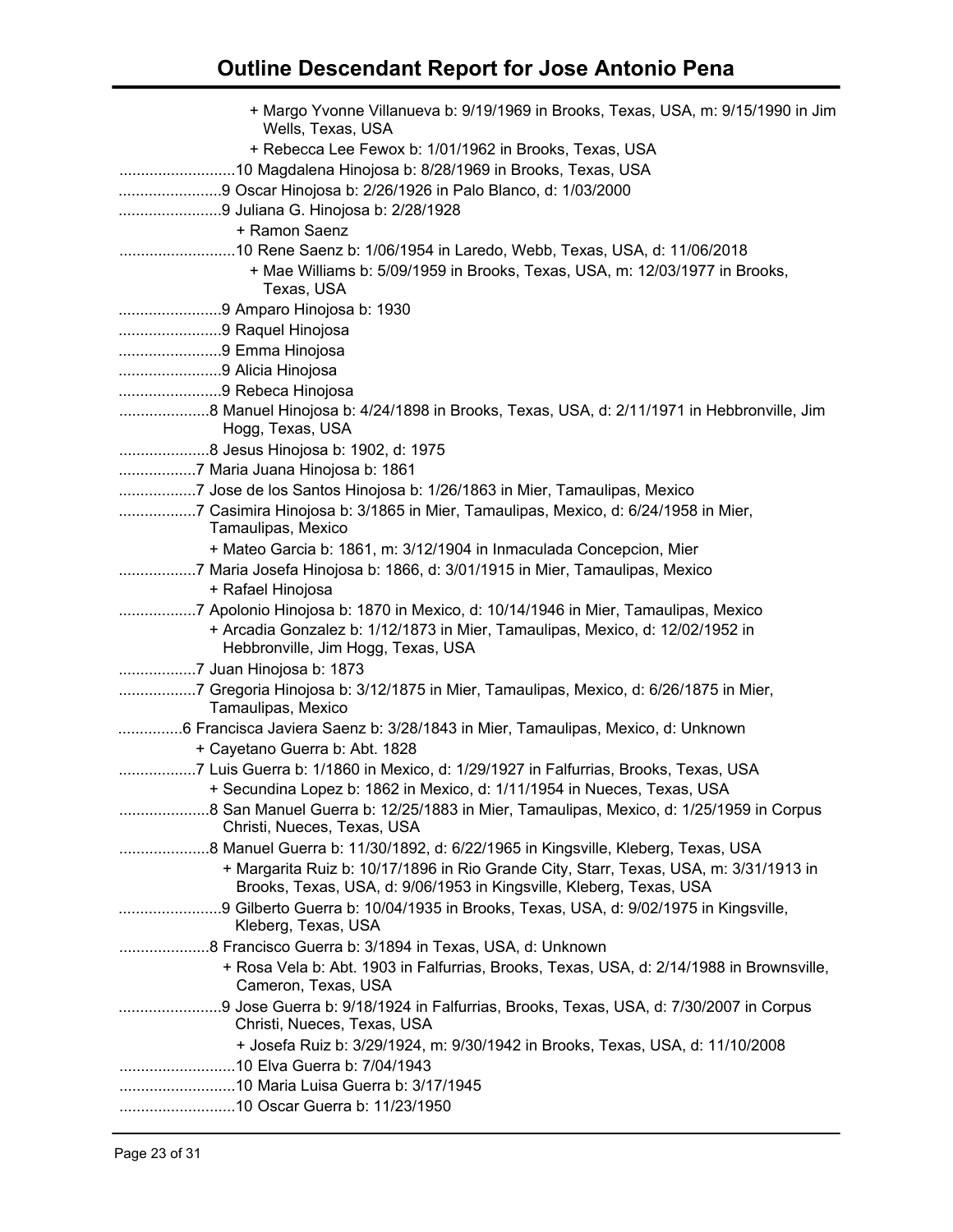| 8 Luis Guerra b: 12/1899 in Texas, USA, d: 8/27/1976 in Lockney, Floyd, Texas, USA                   |
|------------------------------------------------------------------------------------------------------|
| 6 Antonia Saenz b: 7/18/1847 in Mier, Tamaulipas, Mexico, d: Unknown                                 |
| + Wenseslado Pena b: 9/28/1860 in Mier, Tamaulipas, Mexico, m: 9/12/1856 in Mier,                    |
| Tamaulipas, Mexico, d: 5/27/1925 in Jim Wells, Texas, USA                                            |
| 7 Santana Pena b: 7/26/1857, d: 1932                                                                 |
| + Alberta Garza b: 5/03/1866, m: 2/18/1884 in Mier, Tamaulipas, Mexico                               |
|                                                                                                      |
|                                                                                                      |
| + Rafael Hinojosa b: 1896, m: 10/07/1920 in Mier, Tamaulipas, Mexico                                 |
|                                                                                                      |
|                                                                                                      |
| + Maria Guadalupe Perez b: 1905                                                                      |
|                                                                                                      |
| 9 Lionel Aron Pena b: 1934                                                                           |
| + Sylvia Olivia Alamia                                                                               |
| 9 Jose Horacio Pena b: 4/13/1940, d: 4/14/1940                                                       |
| 9 Irma Idalia Pena b: 10/20/1941, d: 1/04/1942                                                       |
|                                                                                                      |
|                                                                                                      |
| Hidalgo, Texas, USA                                                                                  |
|                                                                                                      |
| 7 Francisco Pena b: 1860 in Mier, Tamaulipas, Mexico                                                 |
| + Vicenta Saenz m: 11/29/1879 in Mier, Tamaulipas, Mexico                                            |
|                                                                                                      |
| 7 Gorgonio Pena b: 1864, d: 4/11/1946 in Roma, Starr, Texas, USA                                     |
|                                                                                                      |
| 7 Esteban Pena b: 8/04/1869 in Mier, Tamaulipas, Mexico, d: 11/06/1938 in Roma, Starr,<br>Texas, USA |
|                                                                                                      |
| 7 Paula Pena b: 1871                                                                                 |
| + Gumesindo Cavazos b: 1865, m: 3/05/1904 in Mier, Tamaulipas, Mexico                                |
|                                                                                                      |
| 7 Juana Pena b: 4/17/1872                                                                            |
| + Luciano de la Garza m: 9/24/1891 in Mier, Tamaulipas, Mexico                                       |
| 7 Canuto Pena b: 1875                                                                                |
| 7 Romana Pena b: 1875, d: 8/08/1935 in Roma, Starr, Texas, USA                                       |
| 7 Maria Santos Pena b: 1877                                                                          |
|                                                                                                      |
| 6 Dionicia Saenz b: Abt. 1849, d: 6/17/1931 in Mier, Tamaulipas, Mexico                              |
| + Juan Bautista Pena b: Abt. 1831, m: 8/31/1854 in Mier, Tamaulipas, Mexico, d: Unknown              |
| 7 Timoteo Pena b: Abt. 1856 in Mier, Tamaulipas, Mexico                                              |
| 7 Marta Pena b: 3/1864, d: Unknown                                                                   |
| + Zenon Pena b: 1857 in Mier, Tamaulipas, Mexico, d: 4/07/1928 in Camargo, Tamaulipas,               |
| Mexico                                                                                               |
| Hogg, Texas, USA                                                                                     |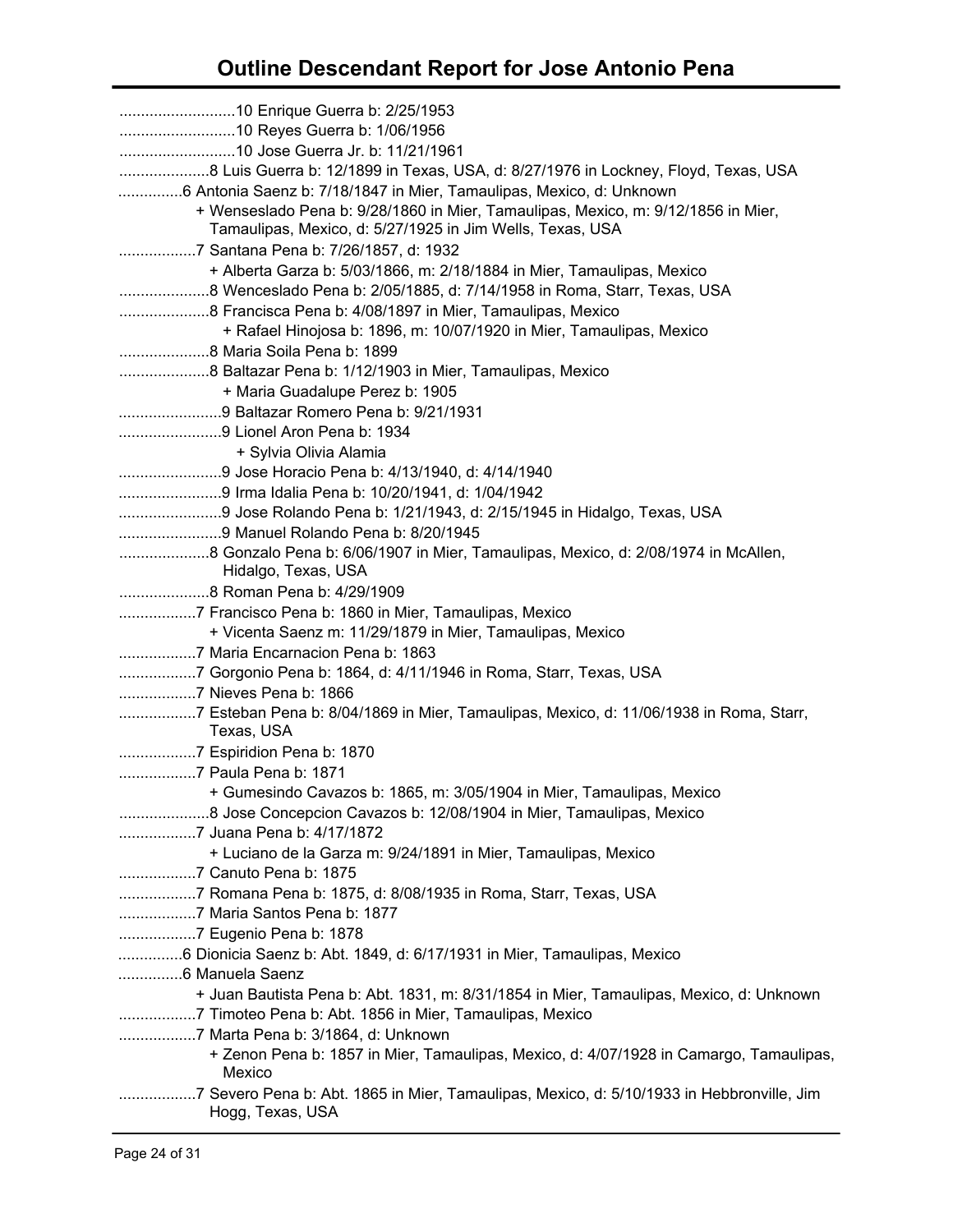| + [unknown spouse]                                                                          |
|---------------------------------------------------------------------------------------------|
| 8 Emma Pena b: 10/1898 in Texas, USA, d: 12/02/1988 in Benavides, Duval, Texas, USA         |
| + David Carrillo b: 12/1896 in Texas, USA, d: 12/28/1980 in Nueces, Texas, USA              |
| 9 Oscar Carrillo b: 11/22/1921 in Benavides, Duval, Texas, USA, d: 1/21/2003 in             |
| Benavides, Duval, Texas, USA                                                                |
| + Evangelina Rebecca Garcia b: 1/16/1921 in Laredo, Webb, Texas, USA, d:                    |
| 3/19/2000 in Benavides, Duval, Texas, USA                                                   |
| 9 Ramiro David Carrillo b: 12/29/1926 in Benavides, Duval, Texas, USA, d: 10/17/2012 in     |
| Borjas Ranch, Duval, Texas                                                                  |
| + Alma Caballero b: 1928                                                                    |
| 9 Elma Carrillo                                                                             |
| + Julian Stockwell Jr. b: 12/13/1920 in San Diego, Duval, Texas, USA, d: 2/06/2013          |
|                                                                                             |
|                                                                                             |
|                                                                                             |
| + Rafaela Hinojosa b: 1823, m: 1/15/1840 in Mier, Tamaulipas, Mexico                        |
| 6 Doroteo Pena b: 1841                                                                      |
| 6 Matias Pena b: 1842                                                                       |
| 6 Valentina Pena b: 1843                                                                    |
| 6 Andrea Pena b: 1844                                                                       |
| 6 Maria de Jesus Pena b: 1845                                                               |
| 6 Elena Pena b: 1847                                                                        |
| 6 Apolonia Hinojosa b: 2/09/1850 in Mier, Tamaulipas, Mexico, d: 7/31/1936 in Hebbronville, |
| Jim Hogg, Texas, USA                                                                        |
| + Yrineo Pena b: 1844                                                                       |
| 7 Jose Santos Pena b: 1868                                                                  |
| 7 Jose Maria Pena b: 8/30/1878 in Mier, Tamaulipas, Mexico, d: 10/02/1936 in Brooks,        |
| Texas, USA                                                                                  |
| + Martina Hinojosa b: 11/06/1885 in Mier, Tamaulipas, Mexico, d: 11/11/1967 in Ben Bolt,    |
| Jim Wells, Texas, USA                                                                       |
| 8 Samuel Santos Pena b: 8/26/1908, d: 3/22/1988 in Bexar, Texas, USA                        |
| + Rosenda Garcia b: 10/22/1911, d: 4/15/1999                                                |
| 9 Samuel Pena b: 8/24/1943 in Brooks, Texas, USA, d: 6/27/2004                              |
| 9 Maria Estela Pena b: 10/23/1945 in Brooks, Texas, USA                                     |
| + Alvaro Garcia Jr. b: 1944, m: 8/03/1968 in Bexar, Texas, USA                              |
|                                                                                             |
| + Goldie Ann Rosas b: 4/09/1977 in Jim Wells, Texas, USA, m: 1/13/2001 in Kleberg,          |
| Texas, USA                                                                                  |
| 10 Clarissa Garcia b: 1/11/1970                                                             |
| 10 Carmen Celeste Garcia b: 7/30/1975                                                       |
|                                                                                             |
| 9 Juana Maria Pena b: 2/28/1951 in Brooks, Texas, USA                                       |
| 8 Candelaria Pena b: 2/02/1910, d: 4/09/1984                                                |
| + Luciano Maldonado b: 2/06/1910, d: 2/11/1993                                              |
| 9 Humberto Maldonado b: 11/13/1934 in Brooks, Texas, USA, d: 8/07/2015 in San               |
| Antonio, Bexar, Texas, USA                                                                  |
| + Diamantina Vera b: 6/23/1940 in Duval, Texas, USA, m: 1958                                |
|                                                                                             |
| 10 Humberto Maldonado Jr. b: 1/02/1963 in Brooks, Texas, USA                                |
| 9 Rolando Maldonado b: 9/28/1936 in Duval, Texas, USA                                       |
| 9 Irma Gloria Maldonado b: 8/08/1941, d: 9/08/2014 in McAllen, Hidalgo, Texas, USA          |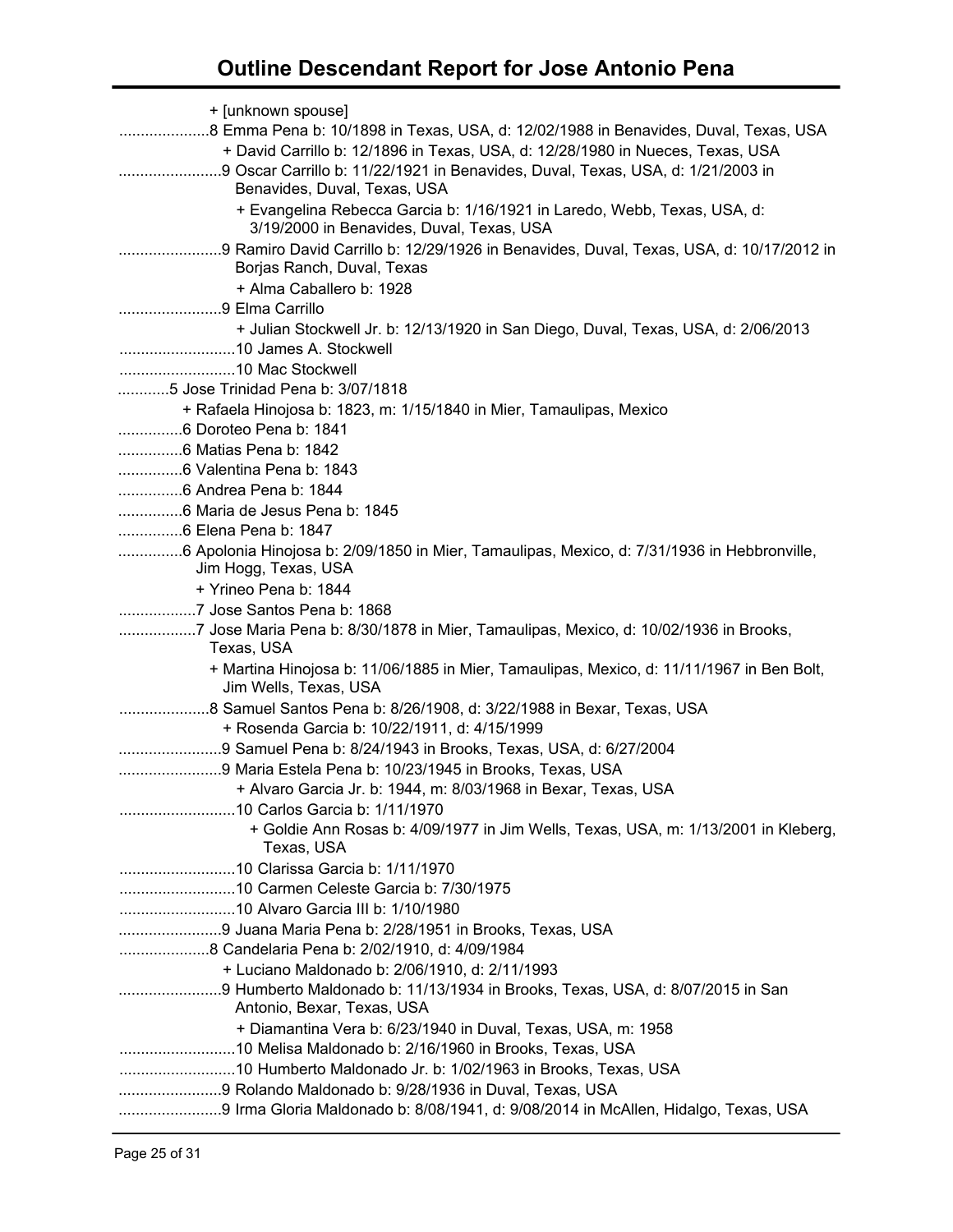| + Arnoldo Garcia b: 2/27/1938, m: 2/08/1964                                                                                                    |
|------------------------------------------------------------------------------------------------------------------------------------------------|
|                                                                                                                                                |
| + David Luis Cavazos m: 7/23/1988 in Nueces, Texas, USA                                                                                        |
|                                                                                                                                                |
|                                                                                                                                                |
|                                                                                                                                                |
|                                                                                                                                                |
|                                                                                                                                                |
|                                                                                                                                                |
|                                                                                                                                                |
| Texas, USA                                                                                                                                     |
| + Homero Canales b: 1913 in Texas, USA, d: Unknown in Texas, USA                                                                               |
| 9 Jose Homero Canales b: 5/01/1937, d: 12/31/2012 in San Antonio, Bexar, Texas, USA                                                            |
| + Irma Garcia                                                                                                                                  |
| 10 Homero Andres Canales b: 2/09/1965 in Bexar, Texas, USA, d: 9/08/2004                                                                       |
|                                                                                                                                                |
| + David Arthur Schmitt b: 1968, m: 3/12/1994 in Angelina, Texas, USA                                                                           |
|                                                                                                                                                |
| Brooks, Texas, USA                                                                                                                             |
| + Dalia Garcia b: 10/17/1931 in Brooks, Texas, USA, m: 10/18/1950 in Brooks, Texas,<br>USA, d: 8/12/1970 in Corpus Christi, Nueces, Texas, USA |
| 9 Pamela Pena b: 11/11/1951 in Brooks, Texas, USA                                                                                              |
| + George Naranjo b: 9/25/1949, m: 11/24/1973 in Brooks, Texas, USA                                                                             |
| 9 David Yrineo Pena b: 11/22/1953 in Brooks, Texas, USA, d: 3/1985 in Austin, Travis,                                                          |
| Texas, USA                                                                                                                                     |
|                                                                                                                                                |
| + Magda Elia Gomez m: 8/15/1981 in Jim Wells, Texas, USA                                                                                       |
|                                                                                                                                                |
| + Keli Ann Hausman m: 7/23/2011 in Bexar, Texas, USA                                                                                           |
| 10 Evan Mihael Pena b: 9/10/1987 in Nueces, Texas, USA                                                                                         |
|                                                                                                                                                |
| 9 Celinda Anna Pena b: 3/19/1958 in Brooks, Texas, USA, d: 10/30/2003 in Dripping<br>Springs, Hays, Texas, USA                                 |
| + Maria Luz Hinojosa b: 12/14/1926 in Corpus Christi, Nueces, Texas, USA, m:<br>11/21/1979 in Brooks, Texas, USA, d: 9/22/2012                 |
|                                                                                                                                                |
| + Gustavo Galindo b: 5/12/1921 in Texas, USA, m: 7/09/1945 in Brooks, Texas, USA, d:                                                           |
| 12/03/1982 in Corpus Christi, Nueces, Texas, USA                                                                                               |
|                                                                                                                                                |
| + Roel Longoria                                                                                                                                |
| 10 Jorge Roel Longoria b: 4/03/1965 in Brooks, Texas, USA                                                                                      |
| 10 Patricia Ann Longoria b: 12/30/1966 in Brooks, Texas, USA                                                                                   |
|                                                                                                                                                |
| 9 Alba Elda Galindo b: 12/05/1947 in Brooks, Texas, USA                                                                                        |
| + Oscar Garcia b: 3/23/1947, m: 8/29/1970                                                                                                      |
|                                                                                                                                                |
|                                                                                                                                                |
|                                                                                                                                                |
| + Rene Garcia b: 1927, m: 11/23/1947 in Jim Wells, Texas, USA, d: 8/23/2013 in Ben                                                             |
| Bolt, Jim Wells, Texas, USA                                                                                                                    |
| 9 Jorge Rene Garcia b: 1/02/1949                                                                                                               |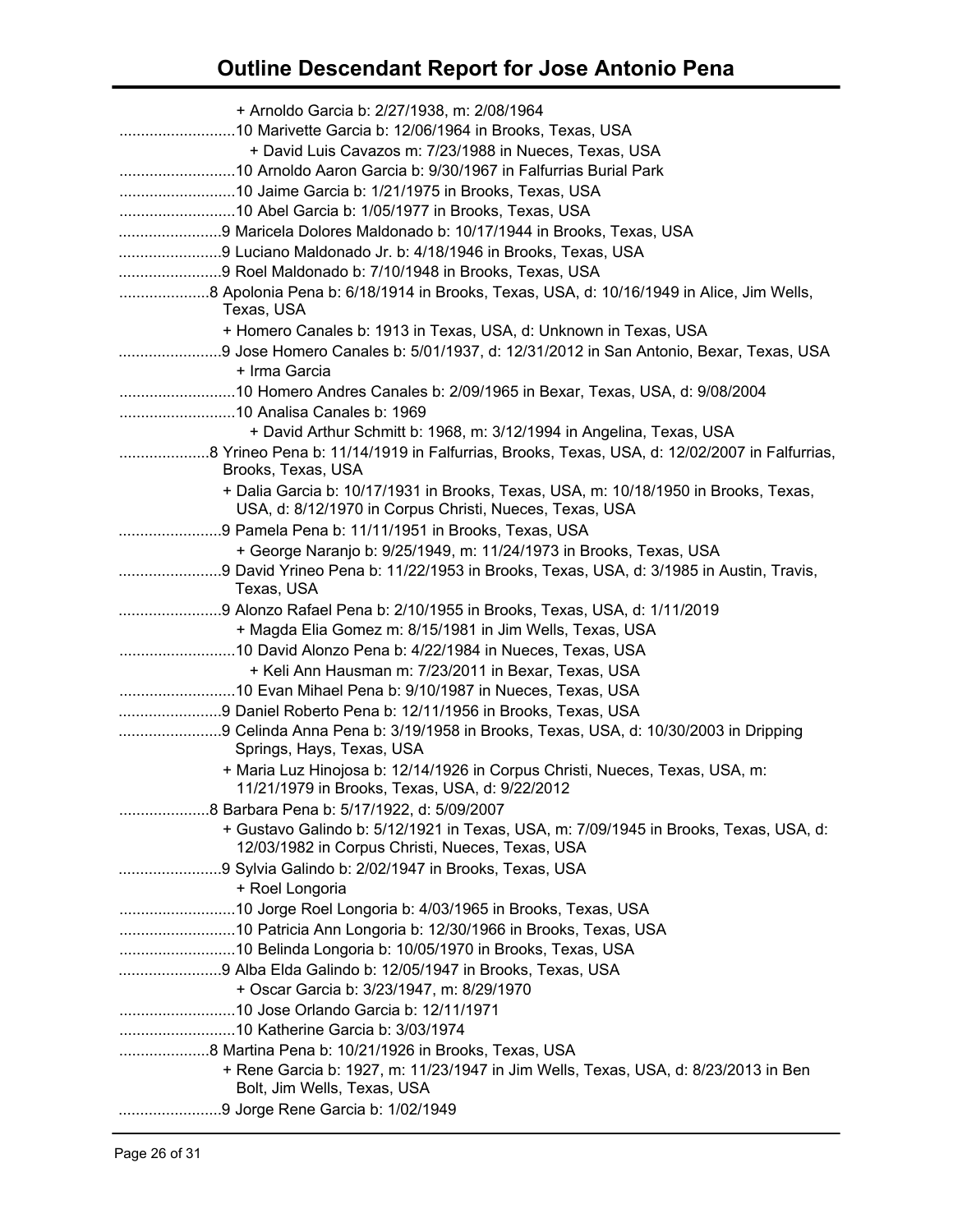| 7 Rafaela Pena b: 5/20/1881 in San Diego, Duval, Texas, USA, d: 8/30/1935 in San Diego,<br>Duval, Texas, USA                                                   |
|----------------------------------------------------------------------------------------------------------------------------------------------------------------|
| 7 Antonio Pena b: 7/13/1888 in Palo Blanco, TX, d: 10/14/1937 in Jim Hogg, Texas, USA<br>+ Ester Molina                                                        |
| 8 Aaron Pena                                                                                                                                                   |
|                                                                                                                                                                |
| + Ernesto Fierros b: 6/12/1922 in Laredo, Webb, Texas, USA, m: 1948, d: 2/08/2004 in                                                                           |
| San Antonio, Bexar, Texas, USA                                                                                                                                 |
| 9 Ileana Esther Fierros b: 7/18/1949 in Brooks, Texas, USA                                                                                                     |
| Kleberg, Texas, USA                                                                                                                                            |
| 8 Emma Pena                                                                                                                                                    |
| + Rodolfo Villarreal Salinas                                                                                                                                   |
|                                                                                                                                                                |
| + Olda Maria Guerra b: 4/18/1929 in Brooks, Texas, USA                                                                                                         |
|                                                                                                                                                                |
| Christi, Nueces, Texas, USA                                                                                                                                    |
| + Rosalinda Garza b: 1949, m: 12/27/1969                                                                                                                       |
|                                                                                                                                                                |
|                                                                                                                                                                |
|                                                                                                                                                                |
|                                                                                                                                                                |
| 7 Trinidad Pena b: 5/21/1891 in Brooks, Texas, USA, d: 11/18/1953 in Hebbronville, Jim                                                                         |
| Hogg, Texas, USA                                                                                                                                               |
| + San Juana Hinojosa b: 6/14/1888 in Mier, Tamaulipas, Mexico, d: 8/16/1960 in<br>Hebbronville, Jim Hogg, Texas, USA                                           |
|                                                                                                                                                                |
| 6 Francisco Pena b: 1853                                                                                                                                       |
| 6 Felipa Pena b: 1861                                                                                                                                          |
|                                                                                                                                                                |
| + Maria Hinojosa b: 1859, m: 8/18/1886 in Mier, Tamaulipas, Mexico                                                                                             |
| 7 Teodora Pena b: 11/09/1893 in Starr, Texas, USA, d: 3/21/1947 in Santa Elena, Starr,<br>Texas, USA                                                           |
| + Placido Barrera Jr. b: 5/09/1887 in Mier, Tamaulipas, Mexico, m: 8/28/1919 in<br>Inmaculada Concepcion, Mier, d: 1/05/1966 in Premont, Jim Wells, Texas, USA |
| 7 Maria Margarita Pena b: Abt. 1900                                                                                                                            |
| + Agustin Hinojosa b: Abt. 1920, m: 4/30/1920 in Inmaculada Concepcion, Mier                                                                                   |
| 6 Emeterio Pena                                                                                                                                                |
|                                                                                                                                                                |
| 5 Guadalupe Pena                                                                                                                                               |
| 5 Matiana Pena                                                                                                                                                 |
| + Juan Pena b: 1792                                                                                                                                            |
| 6 Pabla Pena b: 1823                                                                                                                                           |
| 6 Maria de Jesus Pena b: 1825, d: Unknown                                                                                                                      |
| + Ignacio Saldana b: Abt. 1814 in Mier, Tamaulipas, Mexico, m: 2/28/1843, d: 5/01/1886 in<br>Mier, Tamaulipas, Mexico                                          |
| 6 Maria del Ascension Pena b: 1829                                                                                                                             |
|                                                                                                                                                                |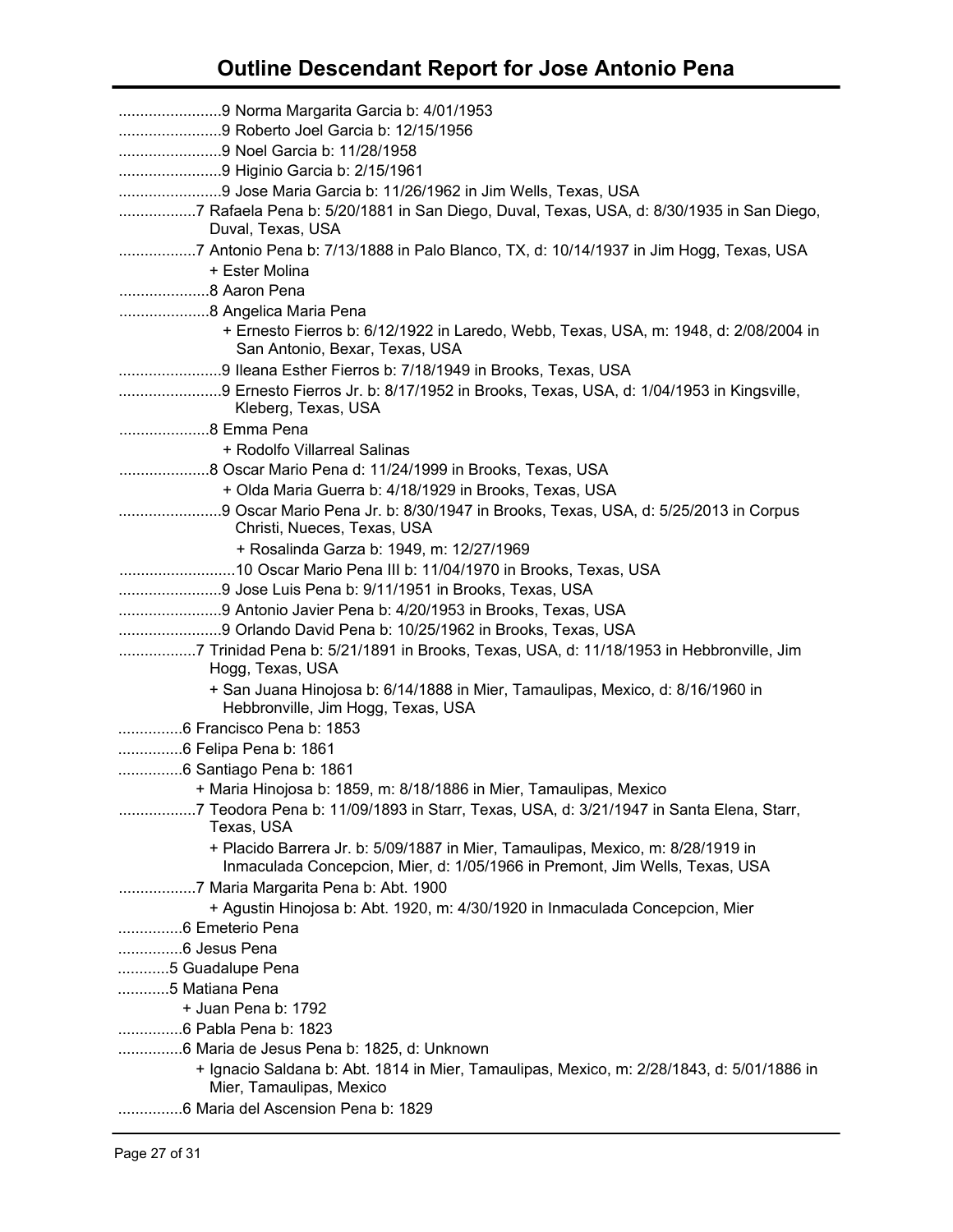| 6 Idelfonso Pena b: 1830, d: 12/30/1832 in Mier, Tamaulipas, Mexico                                                 |
|---------------------------------------------------------------------------------------------------------------------|
|                                                                                                                     |
|                                                                                                                     |
| + Maria de Jesus Garza m: 6/08/1854 in Mier, Tamaulipas, Mexico                                                     |
| 6 Marcos Pena b: 1836                                                                                               |
| 6 Camilo Pena b: 1838, d: 7/26/1838 in Mier, Tamaulipas, Mexico                                                     |
|                                                                                                                     |
| + Pablo Garza b: 1838, d: 4/25/1874 in Mier, Tamaulipas, Mexico                                                     |
| 7 Francisca Garza b: 1861                                                                                           |
| + Tiburcio Perez                                                                                                    |
|                                                                                                                     |
|                                                                                                                     |
|                                                                                                                     |
|                                                                                                                     |
| + Apolonia Hinojosa b: 2/09/1850 in Mier, Tamaulipas, Mexico, d: 7/31/1936 in Hebbronville,<br>Jim Hogg, Texas, USA |
| 7 Jose Santos Pena b: 1868                                                                                          |
| 7 Jose Maria Pena b: 8/30/1878 in Mier, Tamaulipas, Mexico, d: 10/02/1936 in Brooks,<br>Texas, USA                  |
| + Martina Hinojosa b: 11/06/1885 in Mier, Tamaulipas, Mexico, d: 11/11/1967 in Ben Bolt,<br>Jim Wells, Texas, USA   |
| 8 Samuel Santos Pena b: 8/26/1908, d: 3/22/1988 in Bexar, Texas, USA                                                |
| + Rosenda Garcia b: 10/22/1911, d: 4/15/1999                                                                        |
| 9 Samuel Pena b: 8/24/1943 in Brooks, Texas, USA, d: 6/27/2004                                                      |
|                                                                                                                     |
| + Alvaro Garcia Jr. b: 1944, m: 8/03/1968 in Bexar, Texas, USA                                                      |
|                                                                                                                     |
| + Goldie Ann Rosas b: 4/09/1977 in Jim Wells, Texas, USA, m: 1/13/2001 in Kleberg,<br>Texas, USA                    |
|                                                                                                                     |
|                                                                                                                     |
|                                                                                                                     |
|                                                                                                                     |
|                                                                                                                     |
| + Luciano Maldonado b: 2/06/1910, d: 2/11/1993                                                                      |
|                                                                                                                     |
| Antonio, Bexar, Texas, USA                                                                                          |
| + Diamantina Vera b: 6/23/1940 in Duval, Texas, USA, m: 1958                                                        |
|                                                                                                                     |
|                                                                                                                     |
|                                                                                                                     |
| 9 Irma Gloria Maldonado b: 8/08/1941, d: 9/08/2014 in McAllen, Hidalgo, Texas, USA                                  |
| + Arnoldo Garcia b: 2/27/1938, m: 2/08/1964                                                                         |
| 10 Marivette Garcia b: 12/06/1964 in Brooks, Texas, USA                                                             |
| + David Luis Cavazos m: 7/23/1988 in Nueces, Texas, USA                                                             |
|                                                                                                                     |
|                                                                                                                     |
|                                                                                                                     |
|                                                                                                                     |
| 9 Luciano Maldonado Jr. b: 4/18/1946 in Brooks, Texas, USA                                                          |
|                                                                                                                     |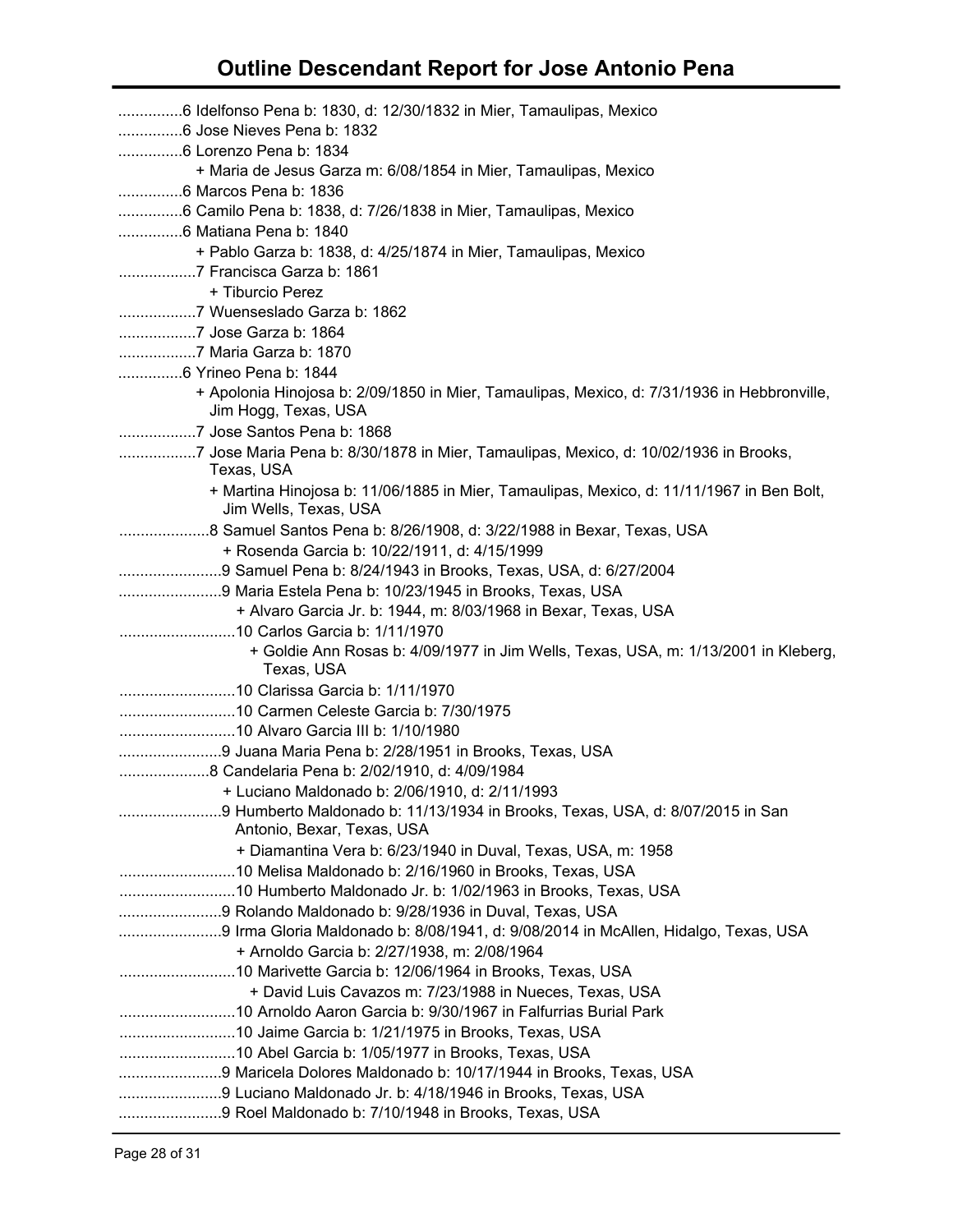| Texas, USA                                                                                                   |
|--------------------------------------------------------------------------------------------------------------|
| + Homero Canales b: 1913 in Texas, USA, d: Unknown in Texas, USA                                             |
|                                                                                                              |
| + Irma Garcia                                                                                                |
| 10 Homero Andres Canales b: 2/09/1965 in Bexar, Texas, USA, d: 9/08/2004                                     |
|                                                                                                              |
| + David Arthur Schmitt b: 1968, m: 3/12/1994 in Angelina, Texas, USA                                         |
|                                                                                                              |
| Brooks, Texas, USA                                                                                           |
| + Dalia Garcia b: 10/17/1931 in Brooks, Texas, USA, m: 10/18/1950 in Brooks, Texas,                          |
| USA, d: 8/12/1970 in Corpus Christi, Nueces, Texas, USA                                                      |
|                                                                                                              |
| + George Naranjo b: 9/25/1949, m: 11/24/1973 in Brooks, Texas, USA                                           |
|                                                                                                              |
| Texas, USA                                                                                                   |
|                                                                                                              |
| + Magda Elia Gomez m: 8/15/1981 in Jim Wells, Texas, USA                                                     |
|                                                                                                              |
| + Keli Ann Hausman m: 7/23/2011 in Bexar, Texas, USA                                                         |
|                                                                                                              |
|                                                                                                              |
| 9 Celinda Anna Pena b: 3/19/1958 in Brooks, Texas, USA, d: 10/30/2003 in Dripping                            |
| Springs, Hays, Texas, USA                                                                                    |
| + Maria Luz Hinojosa b: 12/14/1926 in Corpus Christi, Nueces, Texas, USA, m:                                 |
| 11/21/1979 in Brooks, Texas, USA, d: 9/22/2012                                                               |
|                                                                                                              |
| + Gustavo Galindo b: 5/12/1921 in Texas, USA, m: 7/09/1945 in Brooks, Texas, USA, d:                         |
| 12/03/1982 in Corpus Christi, Nueces, Texas, USA                                                             |
|                                                                                                              |
| + Roel Longoria                                                                                              |
|                                                                                                              |
|                                                                                                              |
| 10 Belinda Longoria b: 10/05/1970 in Brooks, Texas, USA                                                      |
| 9 Alba Elda Galindo b: 12/05/1947 in Brooks, Texas, USA                                                      |
| + Oscar Garcia b: 3/23/1947, m: 8/29/1970                                                                    |
|                                                                                                              |
|                                                                                                              |
|                                                                                                              |
| + Rene Garcia b: 1927, m: 11/23/1947 in Jim Wells, Texas, USA, d: 8/23/2013 in Ben                           |
| Bolt, Jim Wells, Texas, USA                                                                                  |
| 9 Jorge Rene Garcia b: 1/02/1949                                                                             |
|                                                                                                              |
|                                                                                                              |
|                                                                                                              |
|                                                                                                              |
|                                                                                                              |
| 7 Rafaela Pena b: 5/20/1881 in San Diego, Duval, Texas, USA, d: 8/30/1935 in San Diego,<br>Duval, Texas, USA |
| 7 Antonio Pena b: 7/13/1888 in Palo Blanco, TX, d: 10/14/1937 in Jim Hogg, Texas, USA                        |
| + Ester Molina                                                                                               |
|                                                                                                              |